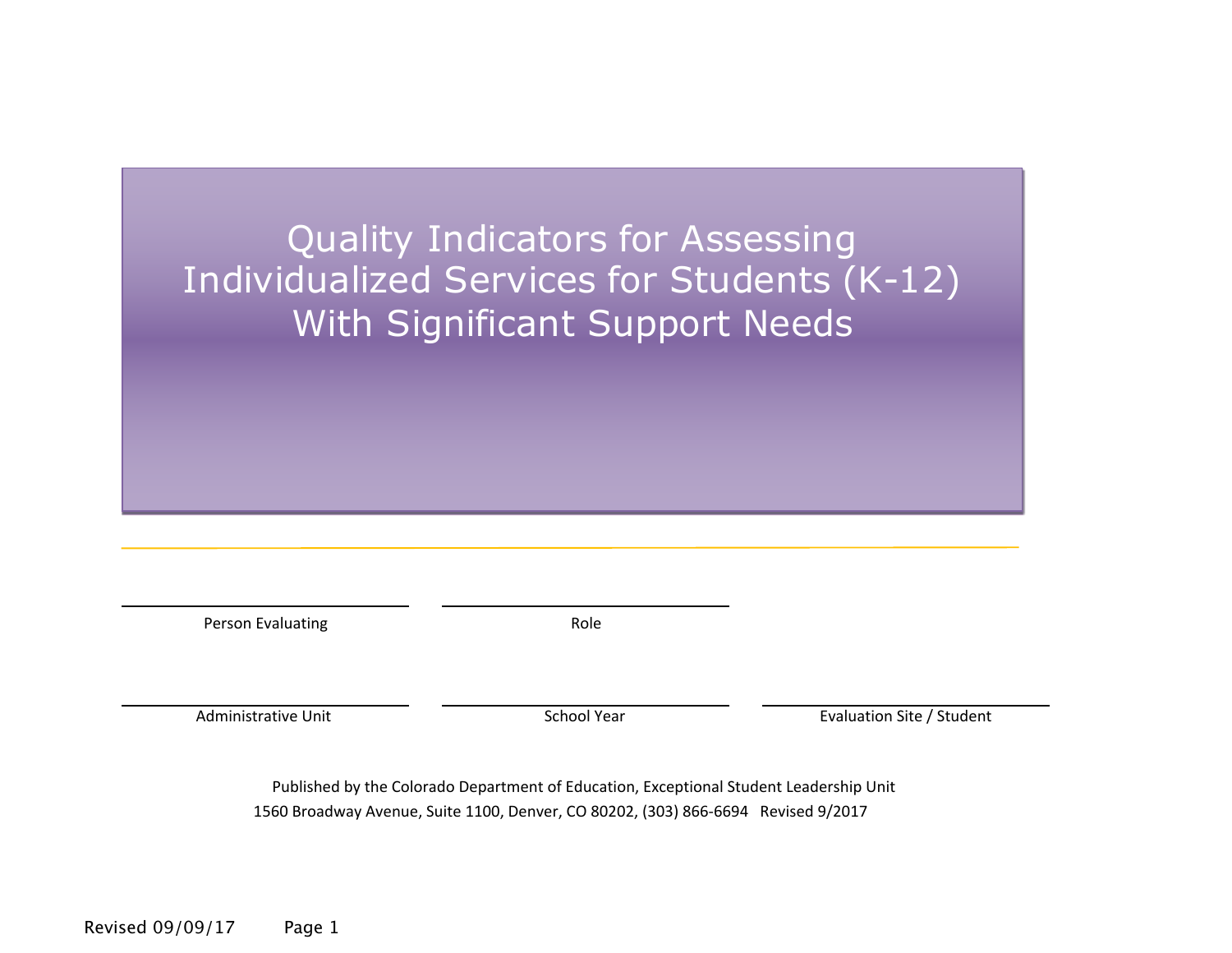Revised 09/09/17 Page 2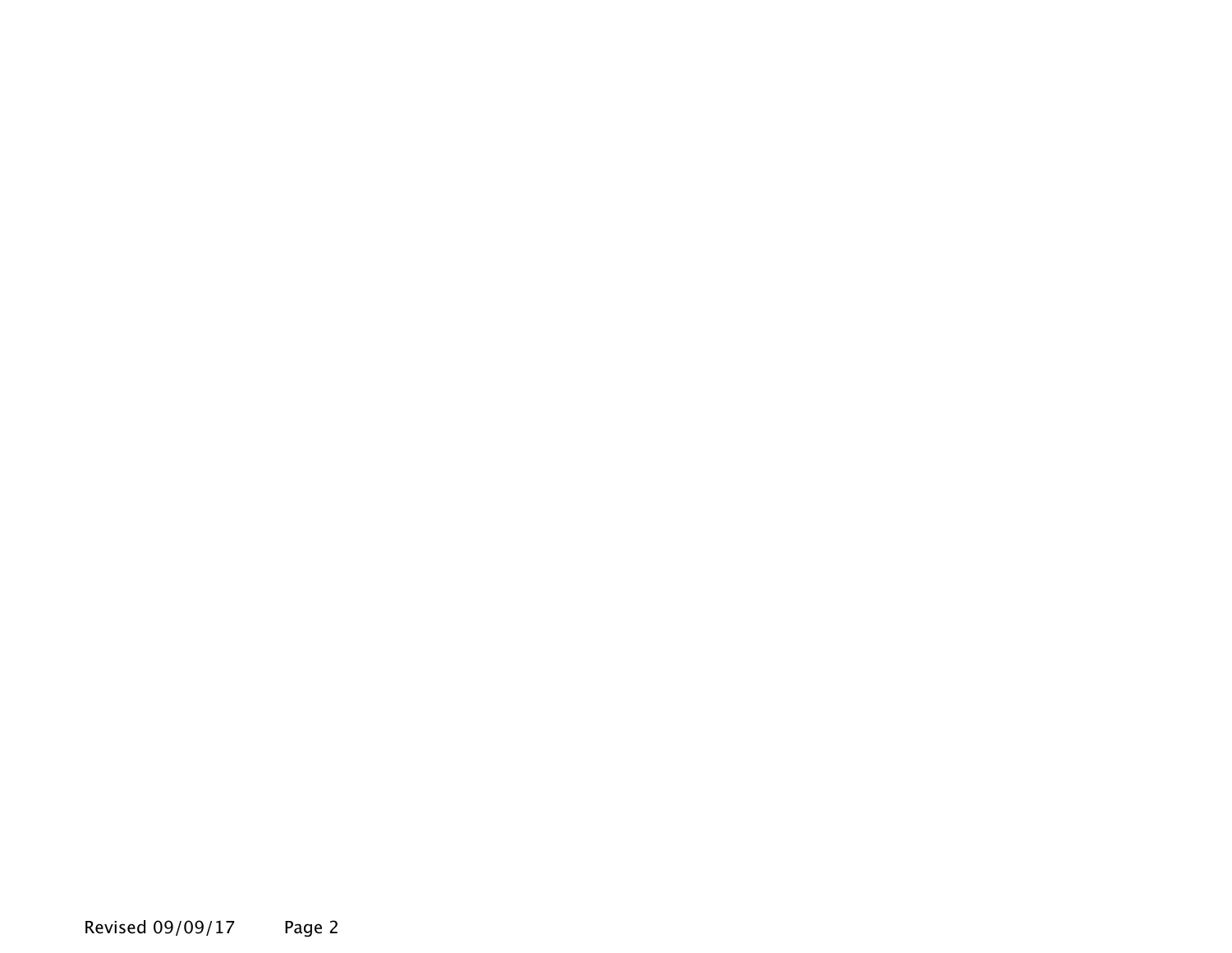## **Quality Indicators for Assessing Individualized Services for Students (K-12) with Significant Support Needs**

**Purpose: The Quality Indicators offer guidance to educators and administrators when developing, implementing and evaluating quality programs and services for students with the most significant needs. This guide identifies ten domains to consider for effective programs: Inclusive Culture, Collaboration, Communication, Instruction, Paraeducators, Progress Monitoring, Positive Behavior Support, Self Determination, Transition, and Health and Safety. Under each domain is an indicator and below that are the components of the indicator. This guideline cannot be interpreted as policy or regulation, but as a tool designed to assist those who are educating students with significant support needs or evaluating these programs. Each quality indicator has a list of research/evidence based practices for providing a rich school experience with the goal of improving post school outcomes for all students.** 

#### **Definition of Students with Significant Support Needs**

Students with significant support needs are highly diverse learners with extensive needs in the areas of cognition and/or learning, communication, movement and social/emotional abilities. The individual may also have concurrent health, sensory, physical and/or behavioral disabilities.

Students with significant support needs require:

- a wide variety of approaches and supports to demonstrate their knowledge and skills
- $\bullet$ intensive instruction in literacy, numeracy and problem solving skills in order to acquire and generalize knowledge
- $\bullet$ substantial adaptations (modifications and accommodations) and/or ongoing supports in order to access grade level curriculum
- $\bullet$ access to assistive technology tools to communicate, learn and demonstrate their knowledge
- progress to be measured by observation, data collection, assessment, and work samples
- individualized levels of support across major life activities in home, school, and community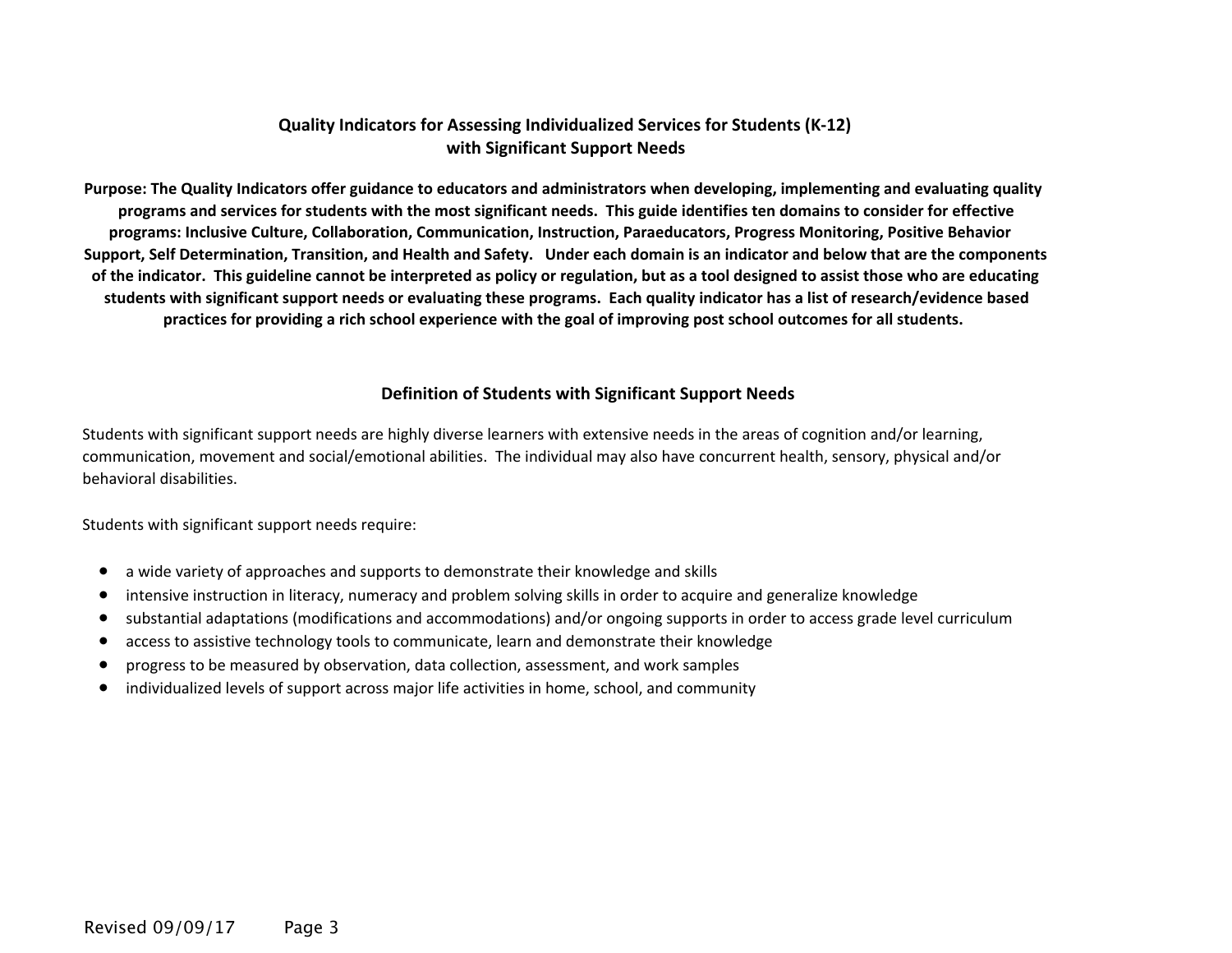This document was developed by the Colorado Significant Support Needs Advisory Council through collaboration of educators, administrators, parents, representatives from university teacher education programs and is sponsored by the Colorado Department of Education Exceptional Student Leadership Unit. We would like to extend a special thanks to authors Robin Brewer, Diane Carroll, Alisha Florian, Melinda Graham, Gina Herrera, Lewis Jackson, Gloria Lesher, Dixie Periman, and Julie Richter. We would also like to thank the many teams, districts, and administrative units that piloted these indicators and provided valuable feedback.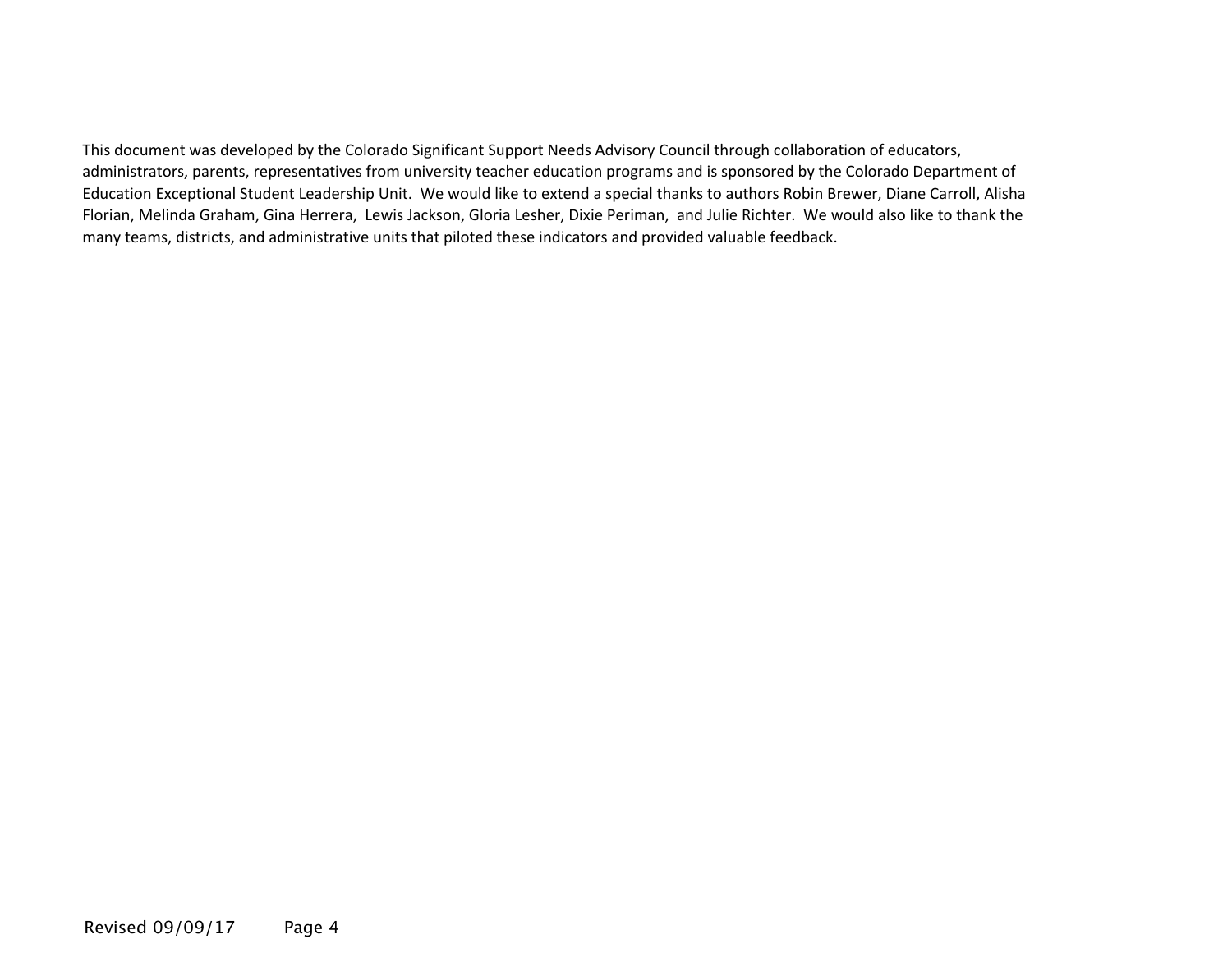# Quality Indicators - Collaboration Rubric for Evaluation

| Score                       | FI(3)                                                                                                            | PI(2)                                                                                                                                                              | EI $(1)$                                                                                           | NI (0)                                                                  |
|-----------------------------|------------------------------------------------------------------------------------------------------------------|--------------------------------------------------------------------------------------------------------------------------------------------------------------------|----------------------------------------------------------------------------------------------------|-------------------------------------------------------------------------|
| Domain                      | Fully Implemented - Every<br><b>indicator</b> in the domain is<br>implemented at the fully<br>implemented level. | Partially Implemented - Every<br>indicator is addressed with at   Not all indicators are<br>least one indicator not at the FI addressed but at least one<br>level. | Emerging Implementation -<br>indicator is at the PI or FI level.                                   | Not Implemented - No<br>evidence of <b>domain</b> being<br>implemented. |
| Indicator<br>$\mathbf{1}$ . | Every component of the<br>indicator is fully implemented.                                                        | Every component is addressed<br>with at least one component<br>not at the FI level and no more   the PI or FI level.<br>than one at the EI level.                  | Not all components are<br>addressed but at least one is at implemented.                            | No evidence of indicator being                                          |
| component<br>la)            |                                                                                                                  | Every aspect is addressed, with Not all aspects are addressed<br>level and no more than one<br>item at the EI level.                                               | at least one aspect not at the FI but at least one is at the PI or FI being implemented.<br>level. | No evidence of component                                                |

INSTRUCTIONS: Read each section, and begin scoring from the component level, then move on to indicator level, and finishing with the domain. Mark the appropriate box with an **X** in the column to indicate the score / level of proficiency.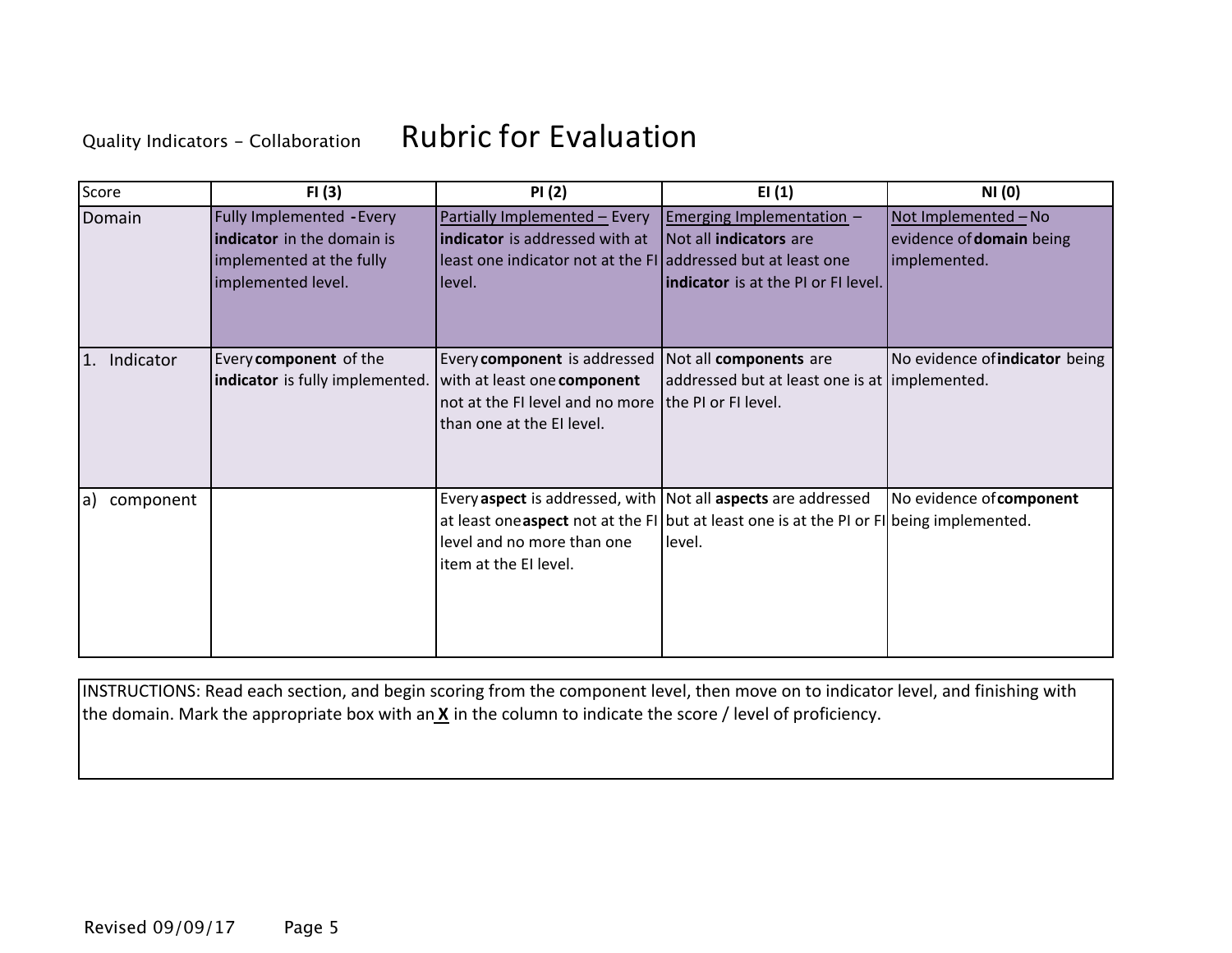Revised 09/09/17 Page 6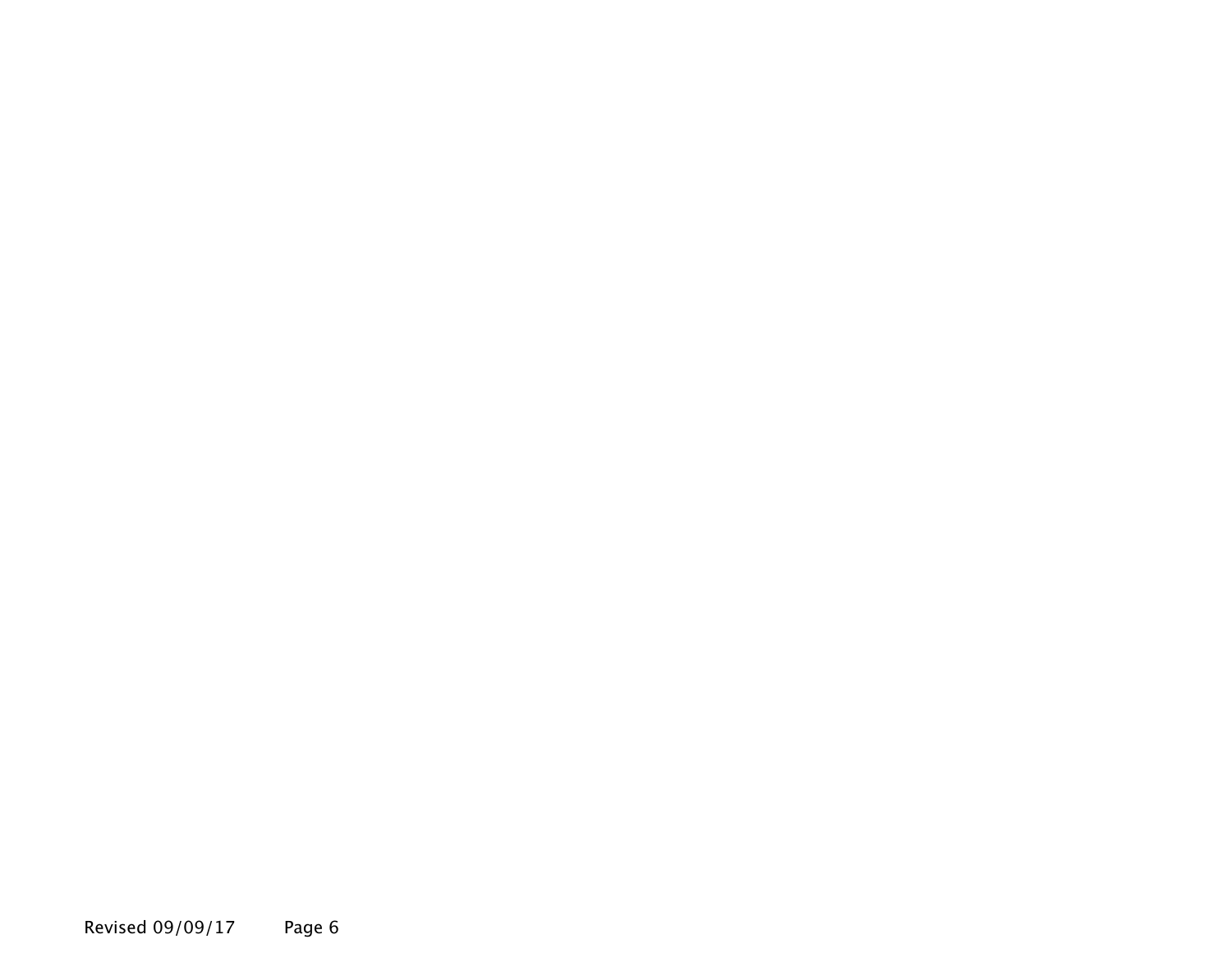| <b>Quality Indicators - Inclusive Culture FI (3)</b>                                                                                                                                                                                                                                                                                                                                                                                                                                                                                                                                           |       | PI(2) | EI(1) | NI(0) | <b>TOTAL</b> | As Evidenced By: |
|------------------------------------------------------------------------------------------------------------------------------------------------------------------------------------------------------------------------------------------------------------------------------------------------------------------------------------------------------------------------------------------------------------------------------------------------------------------------------------------------------------------------------------------------------------------------------------------------|-------|-------|-------|-------|--------------|------------------|
| <b>INCLUSIVE CULTURE:</b> is when the overall culture of the school includes<br>patterns of behavior, values, and embedded beliefs and assumptions that<br>are shared in an integrated system of academic and social supports that<br>ensure students with significant suppomeeds are valued, respected and<br>included in all aspects of school with same-age peers. Supports for student<br>are designed, implemented and monitored to ensure that they receive an<br>exemplary education (Brown, McDonnell & Snell, 2016; DiPaola, M.,<br>Tschannen-Moran, M., & Walther-Thomas, C., 2004). |       |       |       |       | 63           |                  |
| 1. School documents and the actions of school staff and students<br>demonstrate a philosophy of inclusive values through the following:                                                                                                                                                                                                                                                                                                                                                                                                                                                        | FI(3) | PI(2) | EI(1) | NI(0) | 0            |                  |
| a) The school vision/mission is inclusive of all students, including those wit<br>disabilities.                                                                                                                                                                                                                                                                                                                                                                                                                                                                                                |       |       |       |       |              |                  |
| b) Administrationsupports inclusion of all students through the following<br>actions:                                                                                                                                                                                                                                                                                                                                                                                                                                                                                                          |       |       |       |       |              |                  |
| i) providing financial support for ALL students and teachers,                                                                                                                                                                                                                                                                                                                                                                                                                                                                                                                                  |       |       |       |       |              |                  |
| ii) providing time for team members to collaborate,                                                                                                                                                                                                                                                                                                                                                                                                                                                                                                                                            |       |       |       |       |              |                  |
| iii) providing the whole educational community (e.g., administrators,<br>general educators, special educators, family members, students,<br>related services, paraeducators, bus, lunchroom and playground<br>personnel) with training and ongoing assistance to support inclusion.                                                                                                                                                                                                                                                                                                            |       |       |       |       |              |                  |
| c) There is asense of belongingfor all students in the school community<br>(e.g., playground, lunchroom, general education classrooms, library,<br>extracurricular activities).                                                                                                                                                                                                                                                                                                                                                                                                                |       |       |       |       |              |                  |
| d) There is shared responsibility for ALL students by all school staff (e.g.,<br>language used is "our" not "your"),                                                                                                                                                                                                                                                                                                                                                                                                                                                                           |       |       |       |       |              |                  |
| e) Person-centered language is used.                                                                                                                                                                                                                                                                                                                                                                                                                                                                                                                                                           |       |       |       |       |              |                  |
| f) Staff recognizes and acknowledges the inherent dignity of the person<br>(e.g. speak directly to student rather than to the staff).                                                                                                                                                                                                                                                                                                                                                                                                                                                          |       |       |       |       |              |                  |
| g) High levels of confidentiality are maintained by all staff                                                                                                                                                                                                                                                                                                                                                                                                                                                                                                                                  |       |       |       |       |              |                  |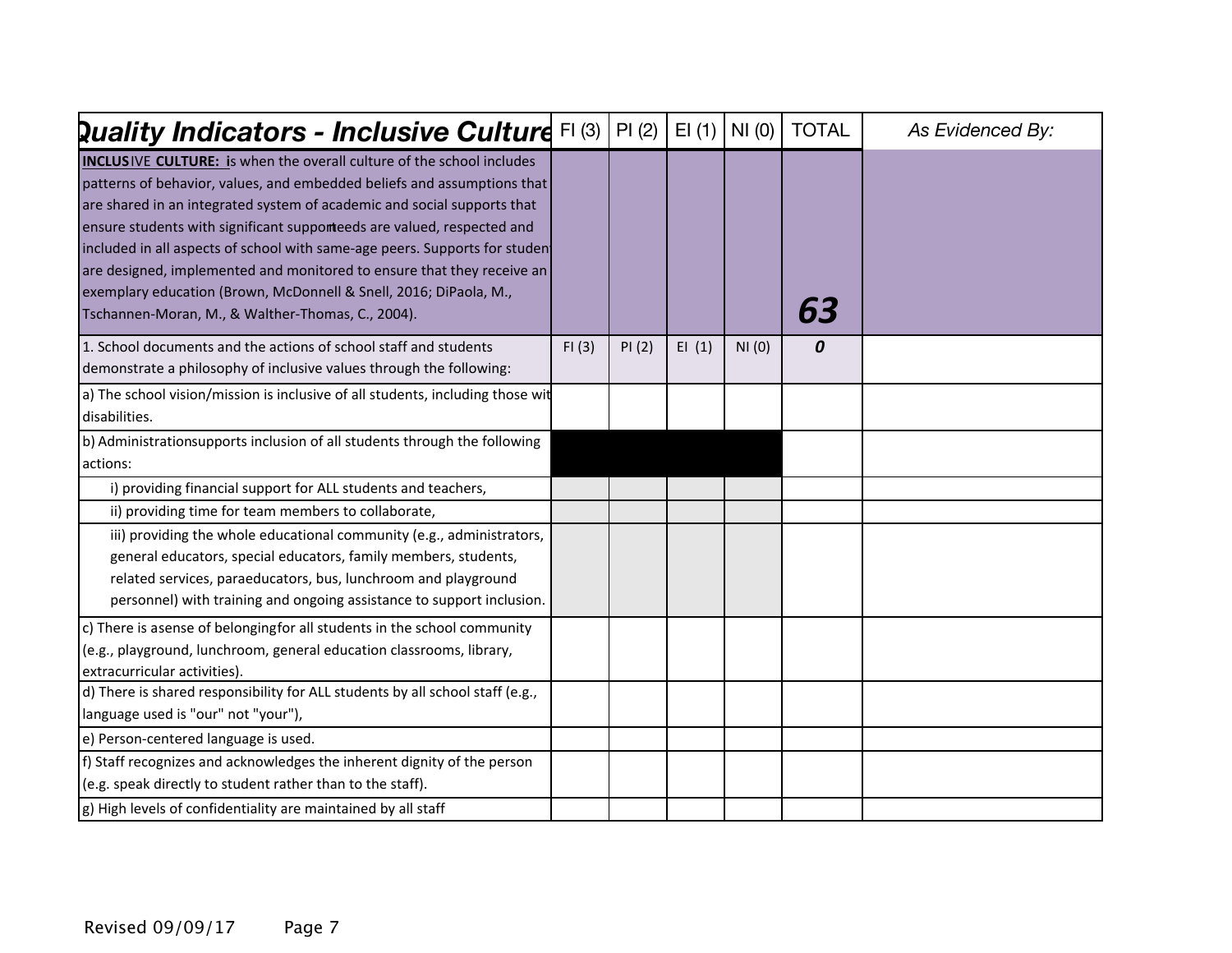| h) Students are educated with their non-disabled peers in the Least           |       |       |       |       |  |
|-------------------------------------------------------------------------------|-------|-------|-------|-------|--|
| Restrictive Environment (LRE) to the maximum extent possible as               |       |       |       |       |  |
| determined by the IEP team.                                                   |       |       |       |       |  |
| j) Students are provided adequate support and supervision in order to         |       |       |       |       |  |
| actively participate in all activities.                                       |       |       |       |       |  |
| 2. Students are included in general education                                 | FI(3) | PI(2) | EI(1) | NI(0) |  |
| a) The team supports family and student involvement by soliciting and         |       |       |       |       |  |
| welcoming ideas and feedback on the student's educational services.           |       |       |       |       |  |
| b) All students have access to chronologically age appropriate education,     |       |       |       |       |  |
| materials and activities.                                                     |       |       |       |       |  |
| c) Students participate in standards-based academic education with access     |       |       |       |       |  |
| to general education curriculum in the general education classroom with       |       |       |       |       |  |
| adaptations.                                                                  |       |       |       |       |  |
| d) IEP goals and objectives are tied to grade level standards.                |       |       |       |       |  |
| e) A presumption of student competence is demonstrated by staff               |       |       |       |       |  |
| consistently having high expectations for students with SSN.                  |       |       |       |       |  |
| f) Evidence of Universal Design for Learning (UDL) applied to instruction is  |       |       |       |       |  |
| observable in all classrooms.                                                 |       |       |       |       |  |
| 3. Students with significant support needs participate in assessments.        | FI(3) | PI(2) | EI(1) | NI(0) |  |
| a) All students participate in district and statewide assessments             |       |       |       |       |  |
| b) Approved adaptations (accommodations and modifications) are                |       |       |       |       |  |
| individualized to meet each student's needs and used during instruction a     |       |       |       |       |  |
| assessment.                                                                   |       |       |       |       |  |
| 4. Students participate in school activities based on the student's interests | FI(3) | PI(2) | EI(1) | NI(0) |  |
| and requests.                                                                 |       |       |       |       |  |
| a) Opportunities to particiate in all in-school activities are provided and   |       |       |       |       |  |
| encouraged.                                                                   |       |       |       |       |  |
| b) Opportunities are provided for students with SSN to participate in extra   |       |       |       |       |  |
| curricular activities.                                                        |       |       |       |       |  |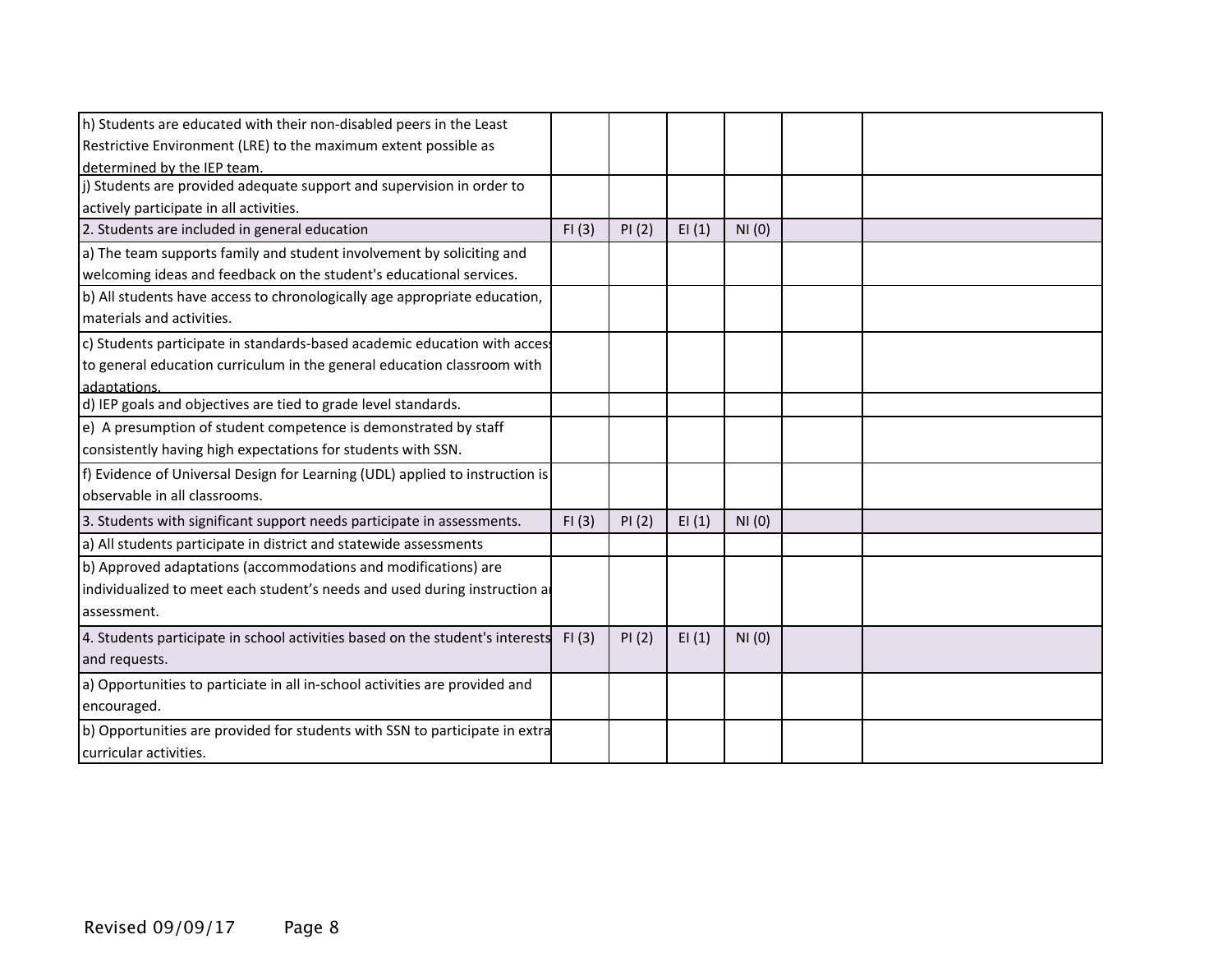| 5. The school environment is open and accessible.                          | FI(3) | PI(2) | EI $(1)$ | NI(0) |  |
|----------------------------------------------------------------------------|-------|-------|----------|-------|--|
| a) Environmental access allows students with physical disabilities and/or  |       |       |          |       |  |
| sensory needs to participate in all activities.                            |       |       |          |       |  |
| b) There are structured and unstructured opportunities for students to     |       |       |          |       |  |
| interact with their non-disabled peers throughout the school day and durin |       |       |          |       |  |
| selected extra-curricular activities (e.g., peer buddies, lunchroom).      |       |       |          |       |  |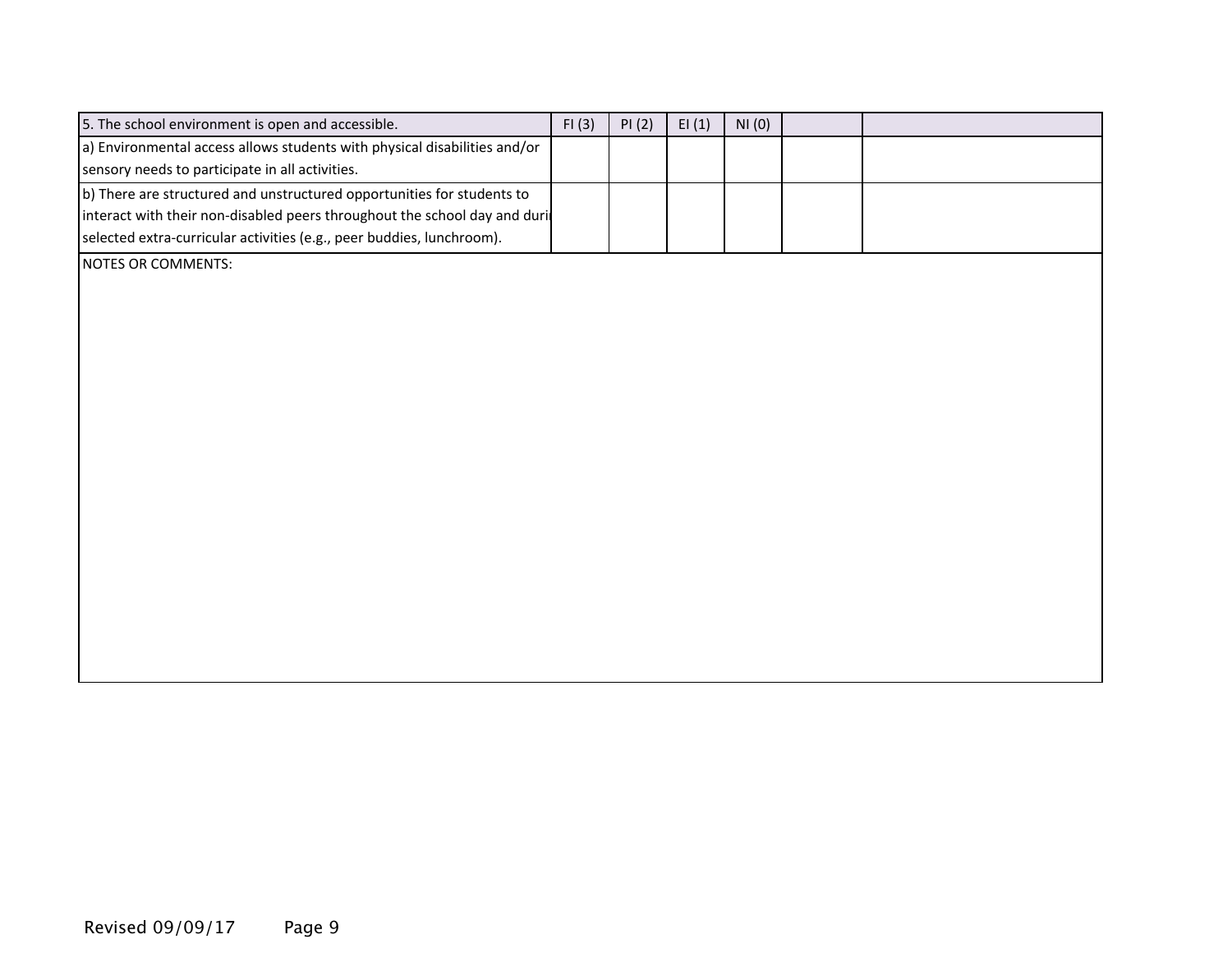| <b>Quality Indicators - Collaboration</b>                                                                                                                                                                                                                                                                                                                                    | FI(3) | PI(2) | EI $(1)$ | NI(0) | <b>TOTAL</b> | As Evidenced By: |
|------------------------------------------------------------------------------------------------------------------------------------------------------------------------------------------------------------------------------------------------------------------------------------------------------------------------------------------------------------------------------|-------|-------|----------|-------|--------------|------------------|
| <b>COLLABORATION:</b> is an instructional approach in which, "different team<br>members assume a shared responsibility for initial assessment, planning,<br>instruction, gathering materials to create curriculum adaptations, and<br>progress monitoring." Friend, M. & CookL. (2010). Interactions:<br>Collaboration skills for school professionals. Boston, MA: Pearson. |       |       |          |       | 30           |                  |
| 1. All multi disciplinary team members and other involved personnel work<br>collaboratively.                                                                                                                                                                                                                                                                                 | FI(3) | PI(2) | EI(1)    | NI(0) | 0            |                  |
| a) School personnel, family members, and students work collaboratively to<br>assess, plan and implement instruction, create adaptations and monitor<br>progress                                                                                                                                                                                                              |       |       |          |       |              |                  |
| b) All share a common goal and provide input into the student's IEP and<br>instruction.                                                                                                                                                                                                                                                                                      |       |       |          |       |              |                  |
| c) Parity exists among all team members and every person's expertise and<br>input is valued and incorporated into the student's IEP and instruction.                                                                                                                                                                                                                         |       |       |          |       |              |                  |
| d) Regular and ongoing communication among team members occurs as<br>evidenced by notes and meeting minutes.                                                                                                                                                                                                                                                                 |       |       |          |       |              |                  |
| e) Strategies and techniques are shared between home and school.                                                                                                                                                                                                                                                                                                             |       |       |          |       |              |                  |
| 2. Multidisciplinary Team includes: general educators, special educators,<br>family members and paraeducators.                                                                                                                                                                                                                                                               | FI(3) | PI(2) | EI(1)    | NI(0) |              |                  |
| a) The team uses problem solving strategies (e.g., MTSS problem solving<br>team) to develop assessment procedures, instructional interventions,<br>curriculum adaptations. and progress monitoring.                                                                                                                                                                          |       |       |          |       |              |                  |
| b) All team members share responsibility for decisions regarding<br>assessment, instruction, behavior planning, progress monitoring, curriculu<br>adaptations, and decisions are documented.                                                                                                                                                                                 |       |       |          |       |              |                  |
| c) All team members (e.g. general educators, special educators,<br>administrators, OT, PT, SLP, etc.) share accountability for student outcome                                                                                                                                                                                                                               |       |       |          |       |              |                  |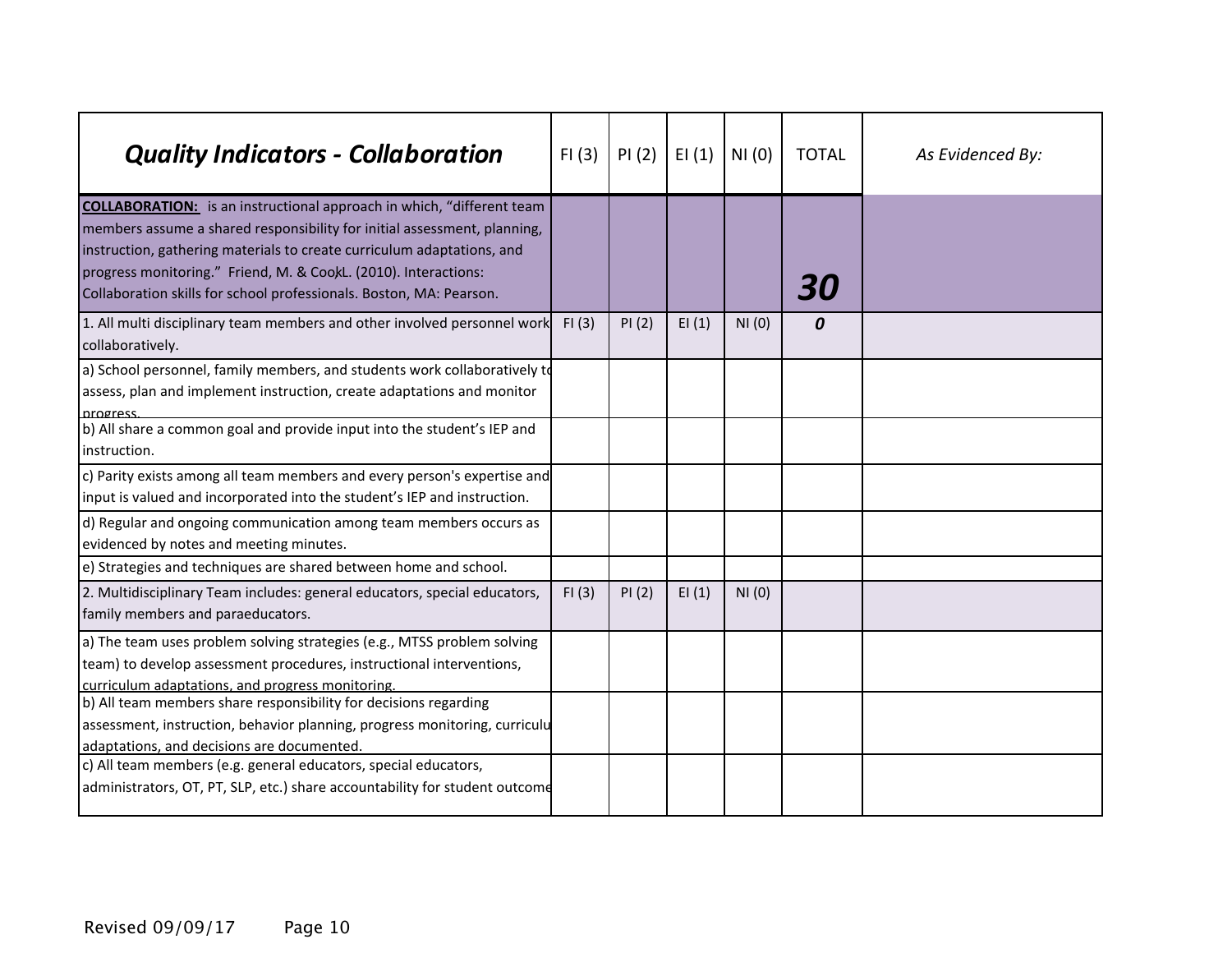| d) Multidisciplinary team members are regularly scheduled for the same         |  |  |  |
|--------------------------------------------------------------------------------|--|--|--|
| planning time in order to incorporate each team member's expertise in          |  |  |  |
| assessment, instructional planning, curriculum adaptations, and progress       |  |  |  |
| monitoring                                                                     |  |  |  |
| e) Parent training is offered by team members specific to a student's IEP      |  |  |  |
| objectives, instructional strategies, and other topics/needs identified by the |  |  |  |
| family.                                                                        |  |  |  |
|                                                                                |  |  |  |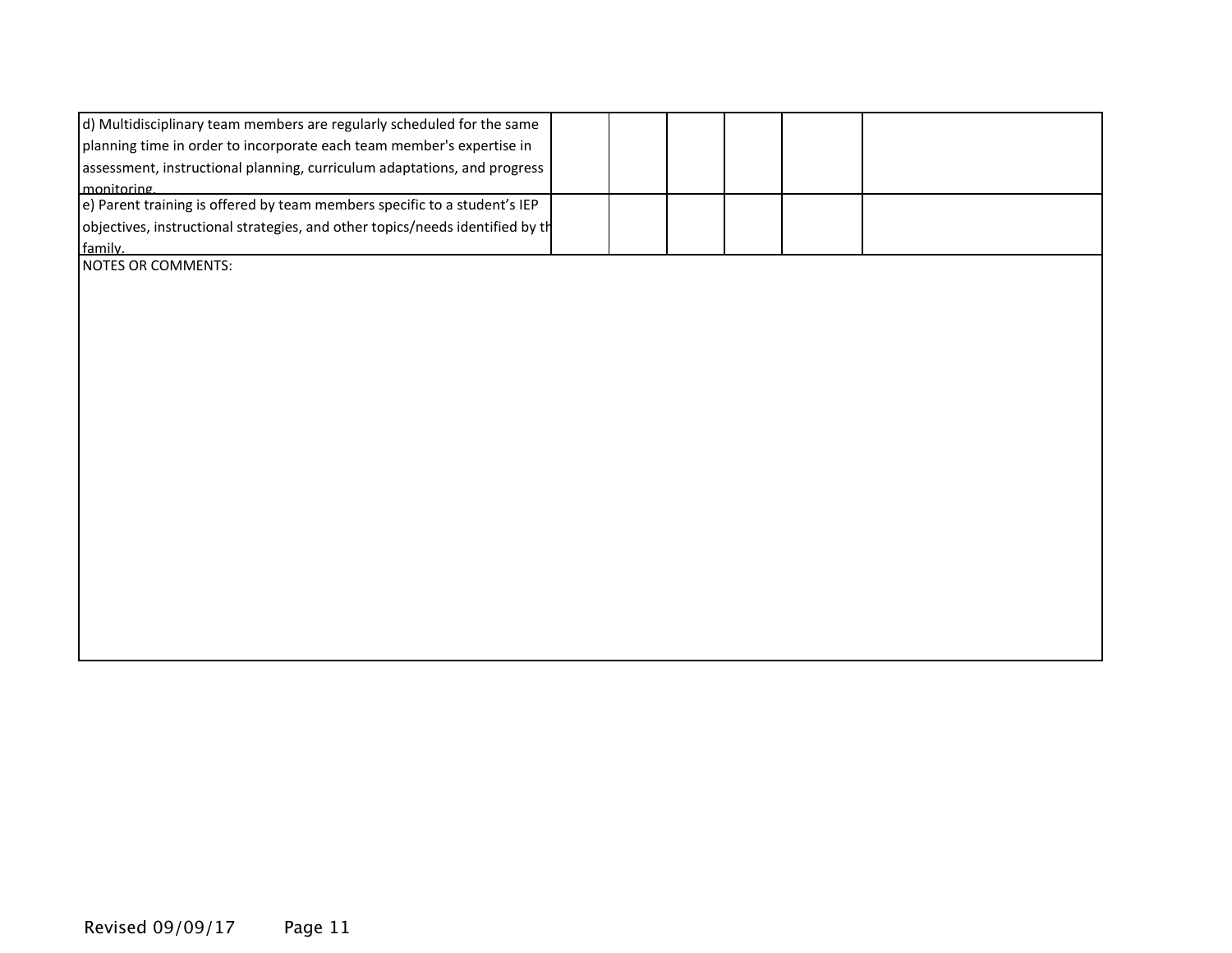| <b>Quality Indicators - Communication</b>                                                                                                                                                                                                                                                                                                        | FI(3) | PI(2) | EI $(1)$ | NI(0) | <b>TOTAL</b> | As Evidenced By: |
|--------------------------------------------------------------------------------------------------------------------------------------------------------------------------------------------------------------------------------------------------------------------------------------------------------------------------------------------------|-------|-------|----------|-------|--------------|------------------|
| <b>COMMUNICATION:</b> is the meaningful exchange between at least 2 peopl<br>where a message is given and an individual receives and understands the<br>message (Snell & Brown, 2011) Communication is both a basic need and a<br>basic right of all human beings. (AmericanSpeech-Language-Hearing<br>Association, 2014; United Nations, 2008). |       |       |          |       | 36           |                  |
| 1. Expressive language involves relaying and conveying information to<br>another person (Snell & Brown, 2011)                                                                                                                                                                                                                                    | FI(3) | PI(2) | EI(1)    | NI(0) | 0            |                  |
| a) Each student has a meaningful communication system (i.e.,<br>verbal/AAAC/sign/pictures) that is efficient, effective, functional, and<br>understandable across a variety of people, environments and content.<br>b) The communication system is student centered, chronologically age                                                         |       |       |          |       |              |                  |
| appropriate and in a format that meets the sensory needs of the student<br>(i.e., large print, picture symbols, real objects, sign language).                                                                                                                                                                                                    |       |       |          |       |              |                  |
| c) The communication system is systematically taught and practiced in all<br>environments, across a variety of people, throughout each day to build a<br>student's skill in requesting, rejecting, commenting, greetings, directing an<br>gaining attention, social interactions, and exchanging information.                                    |       |       |          |       |              |                  |
| d) Communication is meaningful, linguistically appropriate and congruent<br>with the child's personal desires, interests and needs.                                                                                                                                                                                                              |       |       |          |       |              |                  |
| e) The communication system is used by the student consistently<br>throughout the day and in all school environments.                                                                                                                                                                                                                            |       |       |          |       |              |                  |
| f) Opportunities for training on communication systems are provided to<br>families, school staff, and community partners.                                                                                                                                                                                                                        |       |       |          |       |              |                  |
| g) The communication system contains a core vocabulary that meet<br>communciation needs across learning, employment, living, and community<br>contexts by selecting common core vocabularies across these contexts.                                                                                                                              |       |       |          |       |              |                  |
| h) Communication systems contain a core vocabulary which consists of<br>words common to the vocabularies of typically developing peers that is<br>consistent across environments or between individuals.                                                                                                                                         |       |       |          |       |              |                  |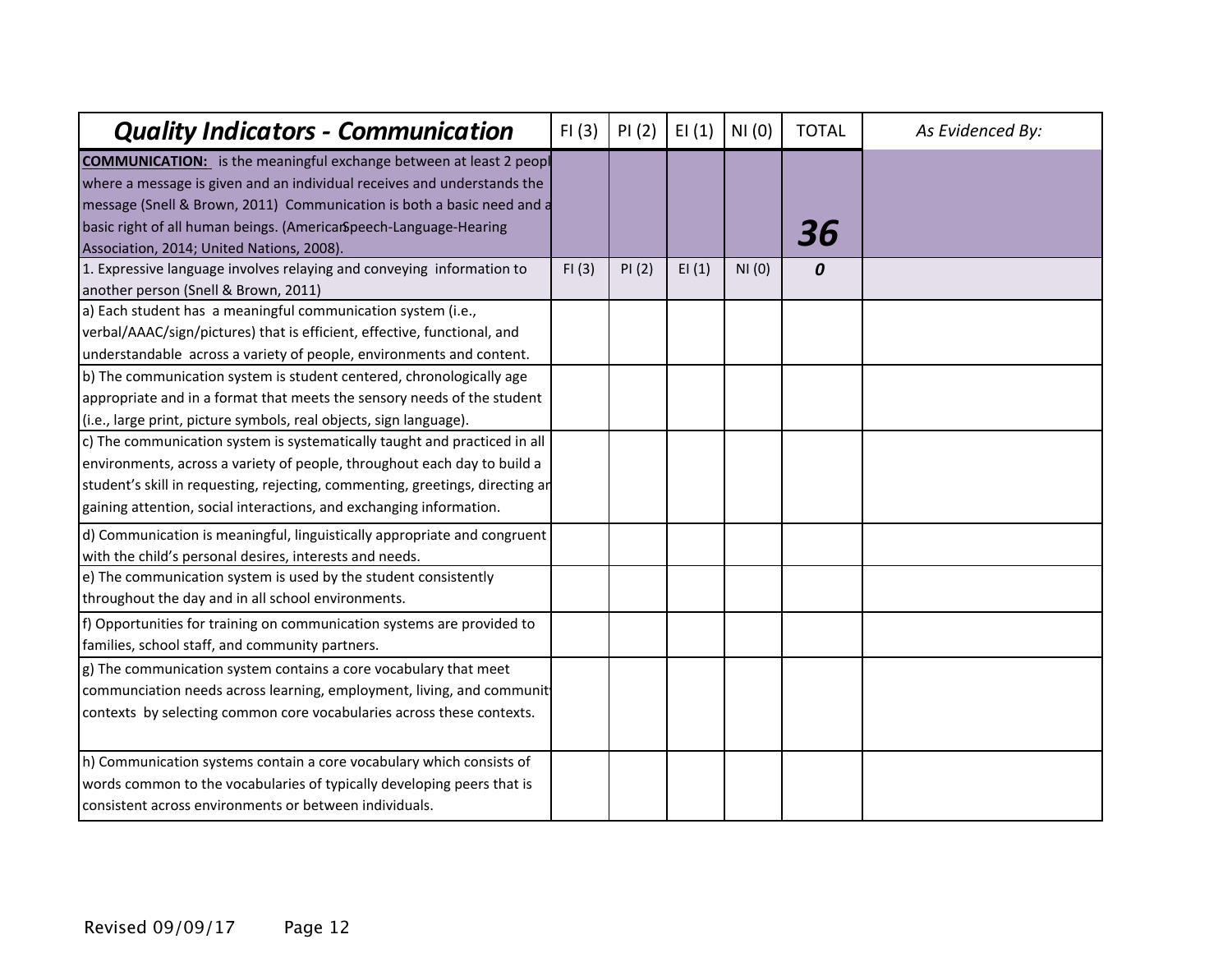| i) Progress monitoring is conducted at least one time per week of the      |       |       |       |       |  |
|----------------------------------------------------------------------------|-------|-------|-------|-------|--|
| student's communication; the data informs the decisions about the          |       |       |       |       |  |
| student's changing needs and increasing form and function to higher level  |       |       |       |       |  |
| of symbolic communication.                                                 |       |       |       |       |  |
| 2. Receptive language is the ability to understand a message that is       | FI(3) | PI(2) | EI(1) | NI(0) |  |
| delivered to another (Snell & Brown, 2011)                                 |       |       |       |       |  |
| a) Communication with the student is adapted to their receptive modality   |       |       |       |       |  |
| and language ability so that the student can respond to choices, questions |       |       |       |       |  |
| etc. to meet his/her needs, to participate in typical school routines, the |       |       |       |       |  |
| general education curriculum, and the greater community.                   |       |       |       |       |  |
|                                                                            |       |       |       |       |  |
| b) Educational team members present information to students in a           |       |       |       |       |  |
| consistent modality matched to the student's age, modality, and language   |       |       |       |       |  |
| ability.                                                                   |       |       |       |       |  |
| c) Educational opportunities are embedded throughout the student's day     |       |       |       |       |  |
| increase his/her receptive vocabulary and are evidenced by the student     |       |       |       |       |  |
| making meaningful choices in a variety of environments.                    |       |       |       |       |  |
| <b>NOTES OR COMMENTS:</b>                                                  |       |       |       |       |  |
|                                                                            |       |       |       |       |  |
|                                                                            |       |       |       |       |  |
|                                                                            |       |       |       |       |  |
|                                                                            |       |       |       |       |  |
|                                                                            |       |       |       |       |  |
|                                                                            |       |       |       |       |  |
|                                                                            |       |       |       |       |  |
|                                                                            |       |       |       |       |  |
|                                                                            |       |       |       |       |  |
|                                                                            |       |       |       |       |  |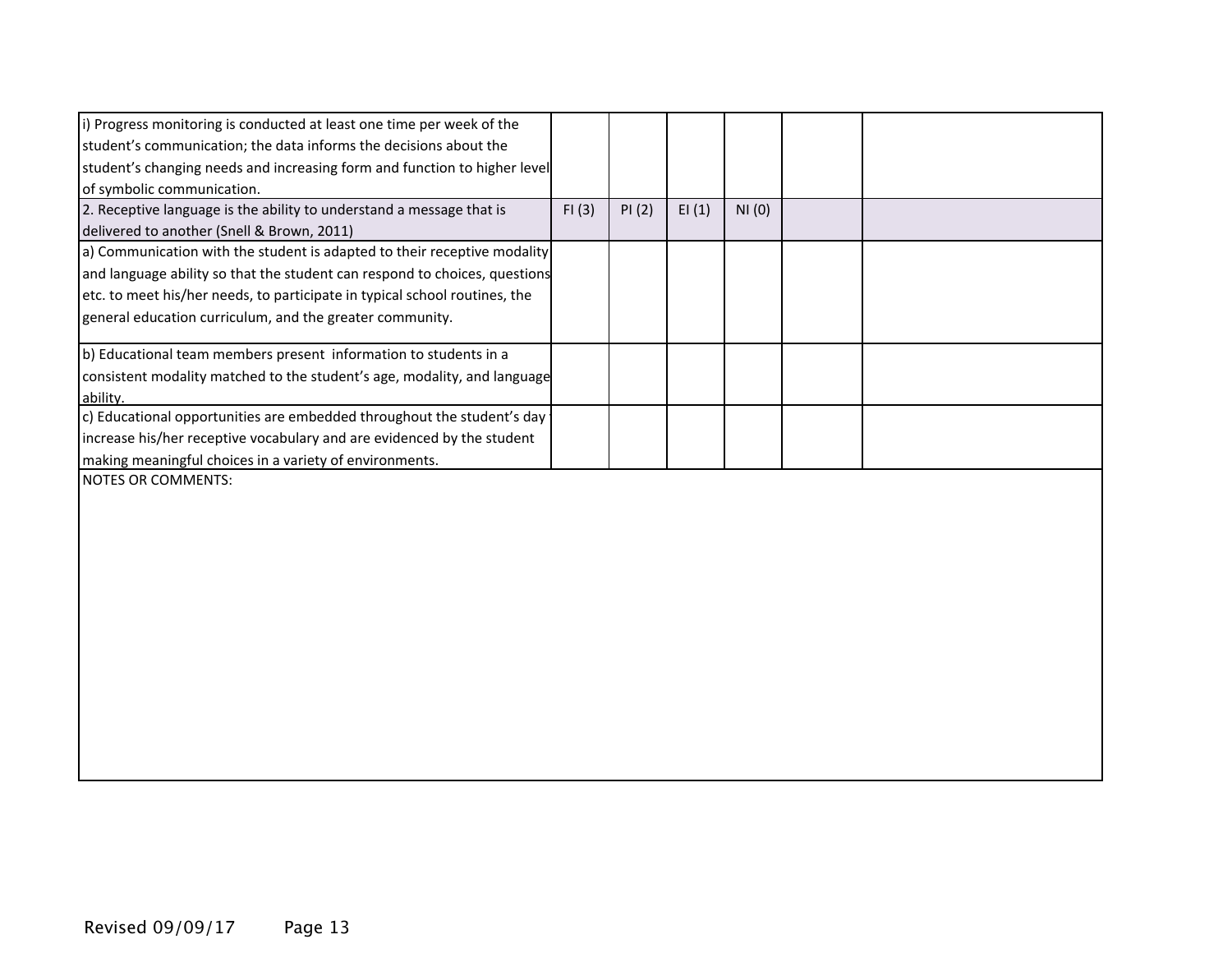| <b>Quality Indicators - Instruction</b>                                                                                                                                                                                                                                                                                                                                                                                                                                                                                | FI(3) | PI(2) | EI $(1)$ | NI(0) | <b>TOTAL</b> | As Evidenced By: |
|------------------------------------------------------------------------------------------------------------------------------------------------------------------------------------------------------------------------------------------------------------------------------------------------------------------------------------------------------------------------------------------------------------------------------------------------------------------------------------------------------------------------|-------|-------|----------|-------|--------------|------------------|
| <b>INSTRUCTION:</b> is strongly supported in the research for teaching students<br>with severe disabilities, both academic content based on state standards<br>and life skills using systematic instruction. In systematic instruction, skills<br>are defined in observable and measureable terms and require an active<br>rather than passive response from the student. Evidence based practices<br>should be employed along with consistent data collection to track student<br>progress. (Browder & Spooner, 2011) |       |       |          |       | 45           |                  |
| 1. Instructional plans and supports are in place.                                                                                                                                                                                                                                                                                                                                                                                                                                                                      | FI(3) | PI(2) | EI(1)    | NI(0) | 0            |                  |
| a) A daily plan of instruction is in place which includes each student's<br>schedule, and learning targets for each group lesson and individual studen<br>work.                                                                                                                                                                                                                                                                                                                                                        |       |       |          |       |              |                  |
| b) Instruction is designed to address the student's IEP goals as well as<br>academics, communication, social skills, and activities of daily living.                                                                                                                                                                                                                                                                                                                                                                   |       |       |          |       |              |                  |
| c) Instructional activities are embedded in natural routines with maximum<br>opportunities to practice skills throughout the day.                                                                                                                                                                                                                                                                                                                                                                                      |       |       |          |       |              |                  |
| d) Plans include systematically teaching generalization of skills across<br>people, settings, time and materials. When appropriate, home and<br>community.                                                                                                                                                                                                                                                                                                                                                             |       |       |          |       |              |                  |
| e) Instructional supports are in place to assist the student in learning to<br>effectively adapt to changes in schedule and routine.                                                                                                                                                                                                                                                                                                                                                                                   |       |       |          |       |              |                  |
| f) Instructional supports are specially designed for an individual student's<br>learning.                                                                                                                                                                                                                                                                                                                                                                                                                              |       |       |          |       |              |                  |
| 2. Current evidence based methodologies are used.                                                                                                                                                                                                                                                                                                                                                                                                                                                                      | FI(3) | PI(2) | EI(1)    | NI(0) |              |                  |
| a) The principles of Universal Design for Learning are implemented with<br>fidelity.                                                                                                                                                                                                                                                                                                                                                                                                                                   |       |       |          |       |              |                  |
| b) The staff is trained and can implement a variety of research/evidence<br>based methodologies.                                                                                                                                                                                                                                                                                                                                                                                                                       |       |       |          |       |              |                  |
| c) Evidence of interventions that are individualized to the needs of the<br>student.                                                                                                                                                                                                                                                                                                                                                                                                                                   |       |       |          |       |              |                  |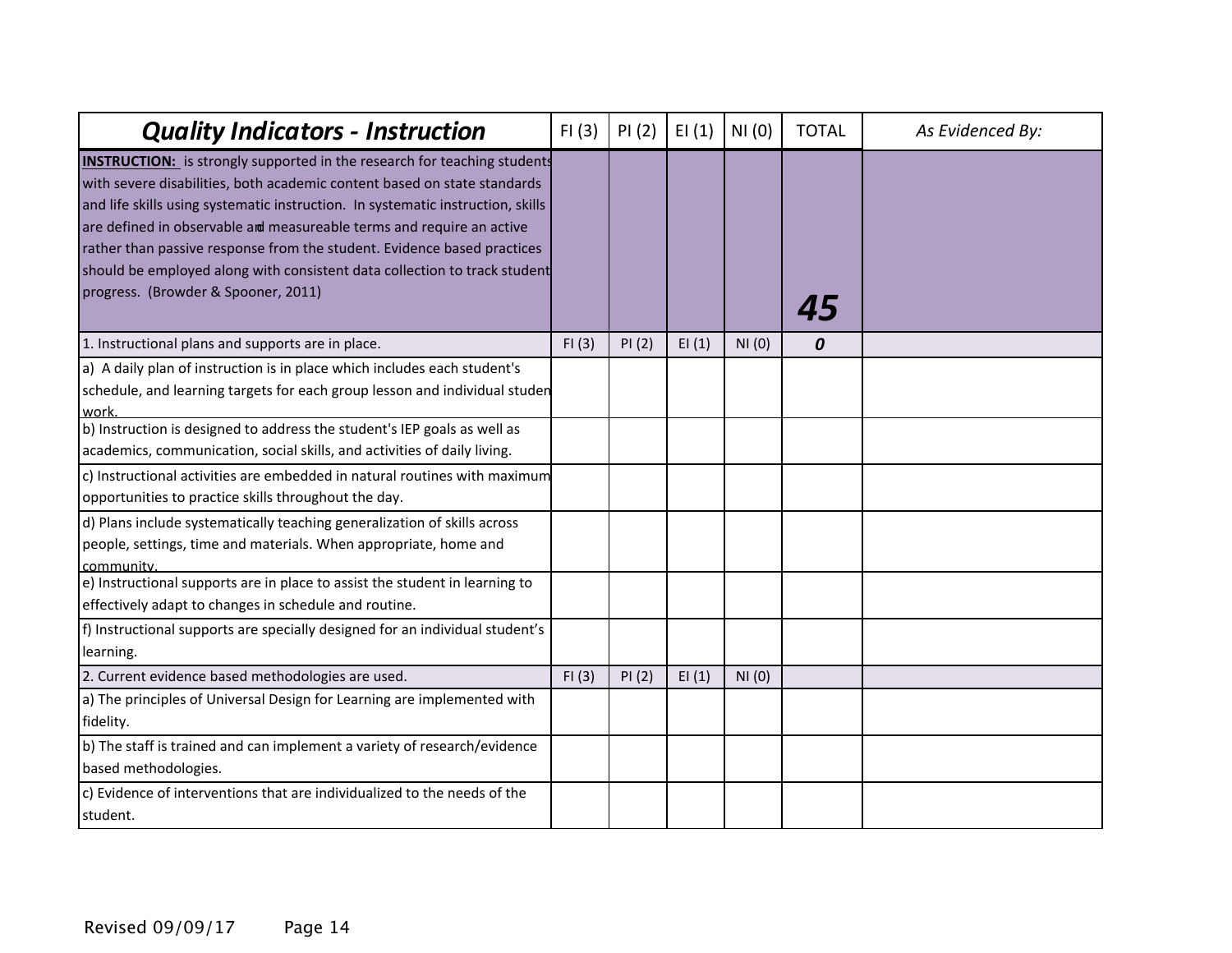| d) Strategies match learner needs for prompting, scaffolding and              |  |  |  |
|-------------------------------------------------------------------------------|--|--|--|
| reinforcement including the fading of support to assure independence.         |  |  |  |
| e) Needed adaptations (includes accommodations and modifications) are i       |  |  |  |
| place and implemented by all staff.                                           |  |  |  |
| f) Students are instructed about the purpose and with guided practice are     |  |  |  |
| supported in the use of their adaptations.                                    |  |  |  |
| g) Students use technology with scaffolded supports building toward           |  |  |  |
| independence.                                                                 |  |  |  |
| h) Necessary equipment is available and utilized for students with physical   |  |  |  |
| needs.                                                                        |  |  |  |
| i) Assistive technology is incorporated into the daily instructional plan for |  |  |  |
|                                                                               |  |  |  |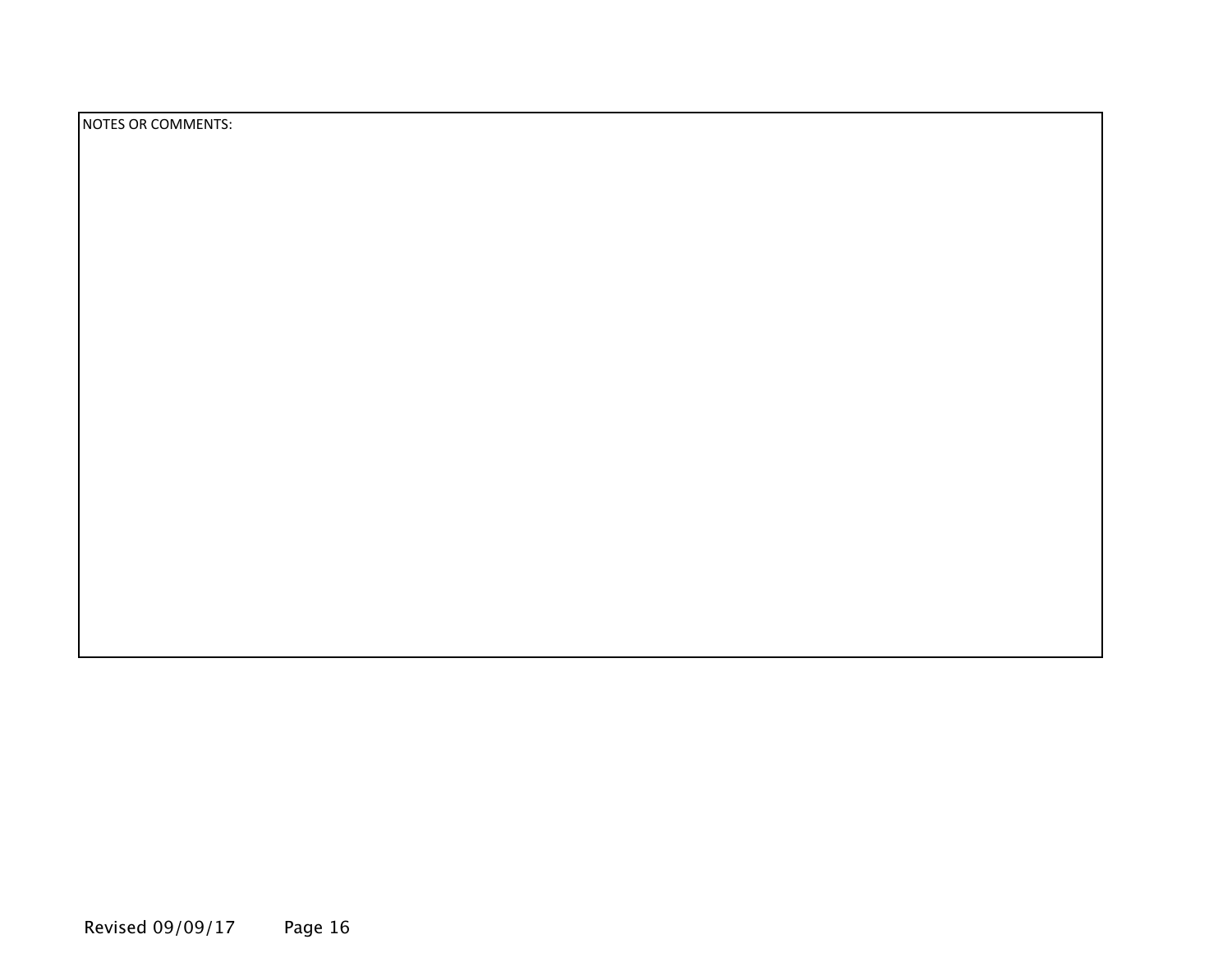| <b>Quality Indicators - Paraeducators</b>                                                                                                                                                                                                                                                                                                                                                                                                                                                                                  | FI(3) | PI(2) | EI $(1)$ | NI(0) | <b>TOTAL</b> | As Evidenced By: |
|----------------------------------------------------------------------------------------------------------------------------------------------------------------------------------------------------------------------------------------------------------------------------------------------------------------------------------------------------------------------------------------------------------------------------------------------------------------------------------------------------------------------------|-------|-------|----------|-------|--------------|------------------|
| <b>PARAEDUCATORS:</b> are school employees who work under the supervision<br>of a licensed professional. Roles include instructional support in the gener<br>education classroom, supporting academic instruction, teaching functiona<br>life skills and vocational skillsproviding support for students with<br>challenging behaviors, and facilitating interactions with peers (Ashbaker &<br>Morgan, 2010; Chopra, 2009, Douglas, Chapin, & Nolin, 2015; Doyle, 2008<br>Fisher & Pleasants, 2012, Utto & Chopra, 2015). |       |       |          |       | 27           |                  |
| 1. Paraeducator roles and responsibilities meet the following criteria:                                                                                                                                                                                                                                                                                                                                                                                                                                                    | FI(3) | PI(2) | EI(1)    | NI(0) | 0            |                  |
| a) Roles and responsibilities between all team members are clearly defined<br>including paraeducators, special education and general education teacher                                                                                                                                                                                                                                                                                                                                                                     |       |       |          |       |              |                  |
| b) There is an established means of communication between the                                                                                                                                                                                                                                                                                                                                                                                                                                                              |       |       |          |       |              |                  |
| supervising teacher and related service providers, paraeducators etc.                                                                                                                                                                                                                                                                                                                                                                                                                                                      |       |       |          |       |              |                  |
| c) Time is built into the schedule for communication, collaboration and<br>feedback between paraeducators and supervising teacher and/or<br>evaluator.                                                                                                                                                                                                                                                                                                                                                                     |       |       |          |       |              |                  |
| d) There are systems in place that provide paraeducators with instructiona                                                                                                                                                                                                                                                                                                                                                                                                                                                 |       |       |          |       |              |                  |
| plans or necessary information to successfully support students for each                                                                                                                                                                                                                                                                                                                                                                                                                                                   |       |       |          |       |              |                  |
| student's day                                                                                                                                                                                                                                                                                                                                                                                                                                                                                                              |       |       |          |       |              |                  |
| e) Paraeducators receive information to meet the specific needs of studen                                                                                                                                                                                                                                                                                                                                                                                                                                                  |       |       |          |       |              |                  |
| (e.g., disability specific, IEP goals and objectives, adaptations).<br>f) Paraeducators receive ongoing training in the use of:                                                                                                                                                                                                                                                                                                                                                                                            |       |       |          |       |              |                  |
| i) Instructional methodologies and data collection                                                                                                                                                                                                                                                                                                                                                                                                                                                                         |       |       |          |       |              |                  |
| ii) Prompting and prompt fading strategies                                                                                                                                                                                                                                                                                                                                                                                                                                                                                 |       |       |          |       |              |                  |
| iii) Assistive technology                                                                                                                                                                                                                                                                                                                                                                                                                                                                                                  |       |       |          |       |              |                  |
| iv) Implementing behavior support plans                                                                                                                                                                                                                                                                                                                                                                                                                                                                                    |       |       |          |       |              |                  |
| v) Use of time-out and restraint procedures                                                                                                                                                                                                                                                                                                                                                                                                                                                                                |       |       |          |       |              |                  |
| vi) Non-violent crisis intervention techniques (e.g. Crisis Prevention<br>Intervention [CPI], Therapeutic Crisis Intervention, [TCI], Mandt<br>System, QBS)                                                                                                                                                                                                                                                                                                                                                                |       |       |          |       |              |                  |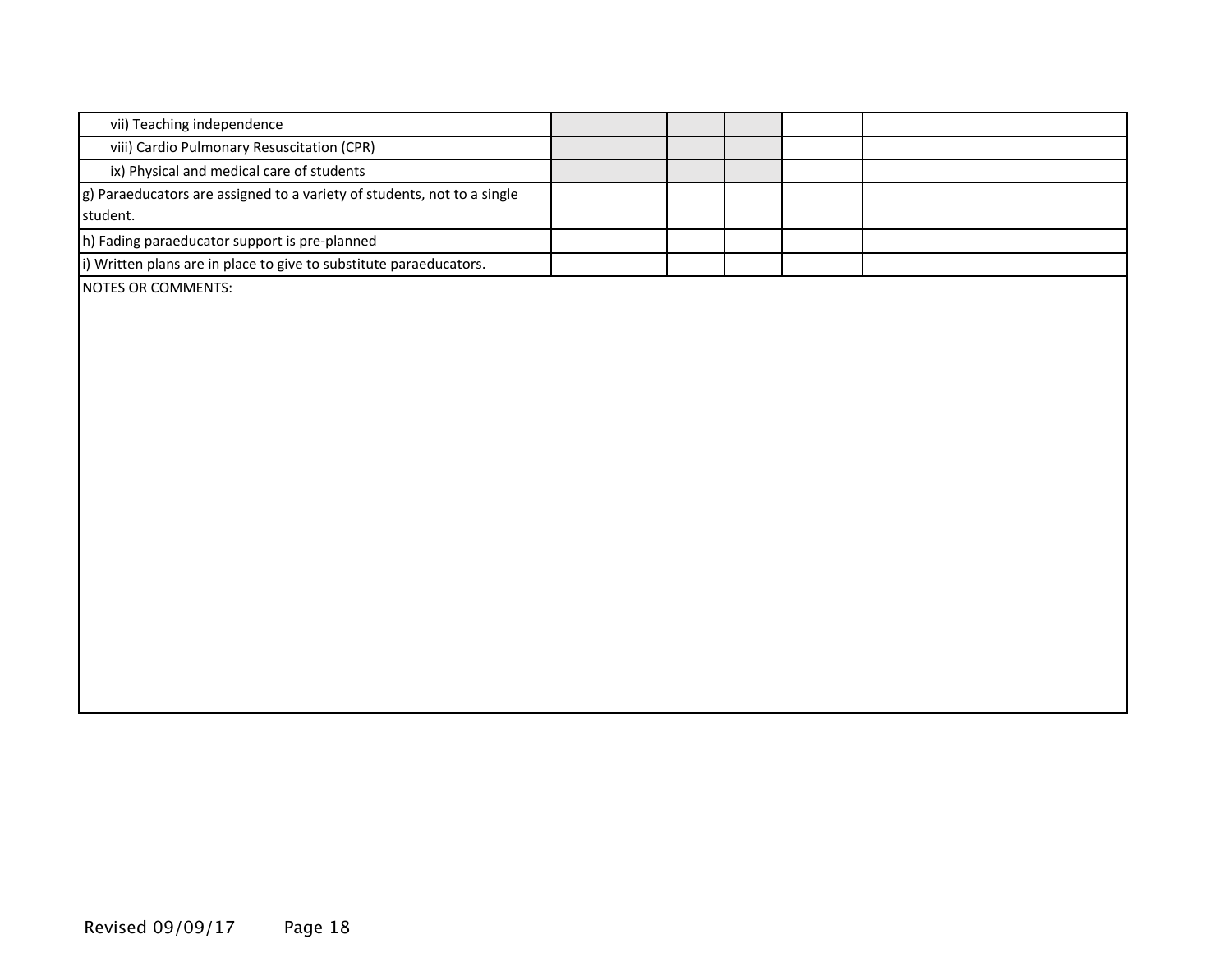| <b>Quality Indicators - Progress Monitoring</b>                                                                                                                                                                                               | FI(3) | PI(2) | EI $(1)$ | NI (0) | <b>TOTAL</b> | As Evidenced By: |
|-----------------------------------------------------------------------------------------------------------------------------------------------------------------------------------------------------------------------------------------------|-------|-------|----------|--------|--------------|------------------|
| PROGRESS MONITORING: is "keeping track of students' progress in<br>meeting these goals enables teachers to better plan for instruction," throu<br>assessment and collection of data. (Roach, Elliott, 2006; Stecker, Lembke,<br>Fogen, 2008). |       |       |          |        | 27           |                  |
| 1. Assessment data is collected on a regular basis.                                                                                                                                                                                           | FI(3) | PI(2) | EI $(1)$ | NI(0)  | 0            |                  |
| a) Research based, scientifically validated instruction and interventions are<br>used for the targeted skills or behavior.                                                                                                                    |       |       |          |        |              |                  |
| b) Frequent and on-going quantitative data are collected.                                                                                                                                                                                     |       |       |          |        |              |                  |
| c) Frequent and on-going qualitative data are collected.                                                                                                                                                                                      |       |       |          |        |              |                  |
| d) A balance of both summative and formative assessment strategies are<br>used.                                                                                                                                                               |       |       |          |        |              |                  |
| e) Meaningful data are collected, analyzed and discussed on an on-going<br>basis (e.g., IEP goals, learner outcomes, behavior).                                                                                                               |       |       |          |        |              |                  |
| 2. Data driven decisions are based on assessment data.                                                                                                                                                                                        | FI(3) | PI(2) | EI $(1)$ | NI(0)  |              |                  |
| a) A collaborative decision making process is used by the IEP team to infor<br>instruction and program decisions                                                                                                                              |       |       |          |        |              |                  |
| b) Data are used to analyze individual student's response to the<br>intervention.                                                                                                                                                             |       |       |          |        |              |                  |
| c) Interventions are developed and implemented based on data.                                                                                                                                                                                 |       |       |          |        |              |                  |
| d) Decisions are made in a timely manner if student is not making progress<br>with the intervention.                                                                                                                                          |       |       |          |        |              |                  |
| <b>NOTES OR COMMENTS:</b>                                                                                                                                                                                                                     |       |       |          |        |              |                  |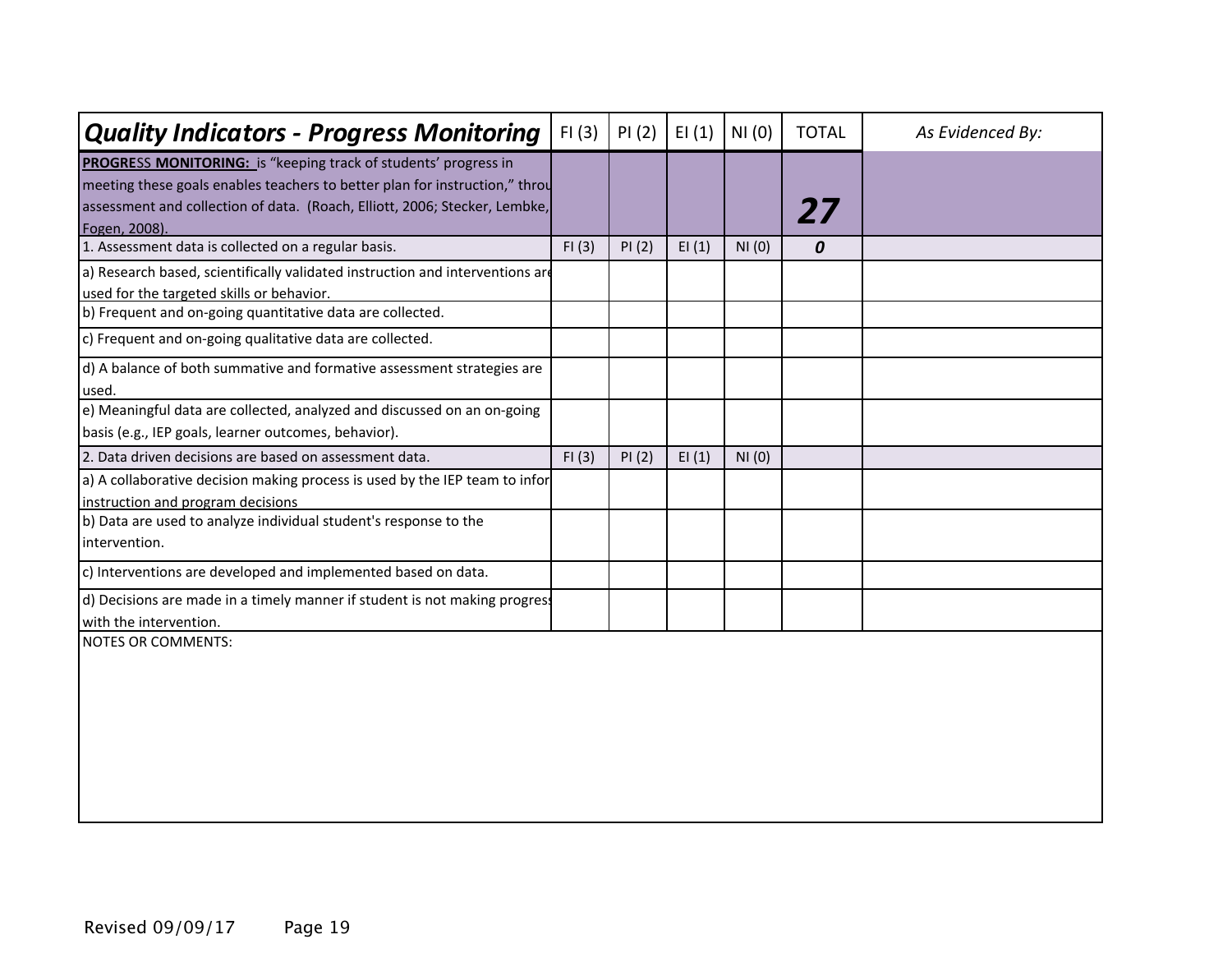| <b>Quality Indicators - Positive Behavior Support</b>                       | FI(3) | PI(2) | EI(1) | NI(0) | <b>TOTAL</b> | As Evidenced By: |
|-----------------------------------------------------------------------------|-------|-------|-------|-------|--------------|------------------|
| POSITIVE BEHAVIOR INTERVENTION AND SUPPORTS : "School-wide                  |       |       |       |       |              |                  |
| Postive Behavior Interventions and Supports (SW-PBIS) refers to a systems   |       |       |       |       |              |                  |
| change process for an entire school or district. The underlying theme is    |       |       |       |       |              |                  |
| teaching behavioral expectations in the same manneas any core               |       |       |       |       |              |                  |
| curriculum subject." Retrieved on 09/04/17 from                             |       |       |       |       | 15           |                  |
| https://www.pbis.org/school/swpbis-for-beginners                            |       |       |       |       |              |                  |
| 1. The emphasis for SW-PBIS is on (a) data for decision making, (b)         | FI(3) | PI(2) | EI(1) | NI(0) | 0            |                  |
| measurable outcomes supported and evaluated by data, (c) practices with     |       |       |       |       |              |                  |
| evidence that these outcomes are achievable, and (d) systems that           |       |       |       |       |              |                  |
| efficiently and effectively support implementation of these practices       |       |       |       |       |              |                  |
| (retrieved 9/21/2010 from http://pbis.org).                                 |       |       |       |       |              |                  |
| a) School supports principles of SW-PBIS or practices a positive school     |       |       |       |       |              |                  |
| environment and a proactive approach to behavior.                           |       |       |       |       |              |                  |
| b) Individualized supports and structures are in place to meet the needs of |       |       |       |       |              |                  |
| students within the general education setting.                              |       |       |       |       |              |                  |
| c) A comprehensive evaluation including a Functional Behavioral             |       |       |       |       |              |                  |
| Assessment is conducted for each student with behavioral concerns to        |       |       |       |       |              |                  |
| identify the function of the behavior.                                      |       |       |       |       |              |                  |
| d) Students with behavior supports have individualized positive behavior    |       |       |       |       |              |                  |
| intervention plans that include:                                            |       |       |       |       |              |                  |
| i) instruction and support for replacement behaviors,                       |       |       |       |       |              |                  |
| ii) all involved staff (e.g., special education, general education, para,   |       |       |       |       |              |                  |
| bus driver) and family participate in the development and                   |       |       |       |       |              |                  |
| implementation of the behavior plan and any updates.                        |       |       |       |       |              |                  |
| iii) consistent implementation throughout the day,                          |       |       |       |       |              |                  |
| iv) environmental adaptations to prevent the occurance of problem           |       |       |       |       |              |                  |
| hehaviors<br>v) appropriate methods, modalities and reinforcers,            |       |       |       |       |              |                  |
|                                                                             |       |       |       |       |              |                  |
| vi) ongoing data collection and evaluation of the plan to determine         |       |       |       |       |              |                  |
| progress and next steps,                                                    |       |       |       |       |              |                  |
| e) All staff involved with students are trained in:                         |       |       |       |       |              |                  |
| i) Non violent crises intervention techniques (e.g., CPI, TPI, Mandt).      |       |       |       |       |              |                  |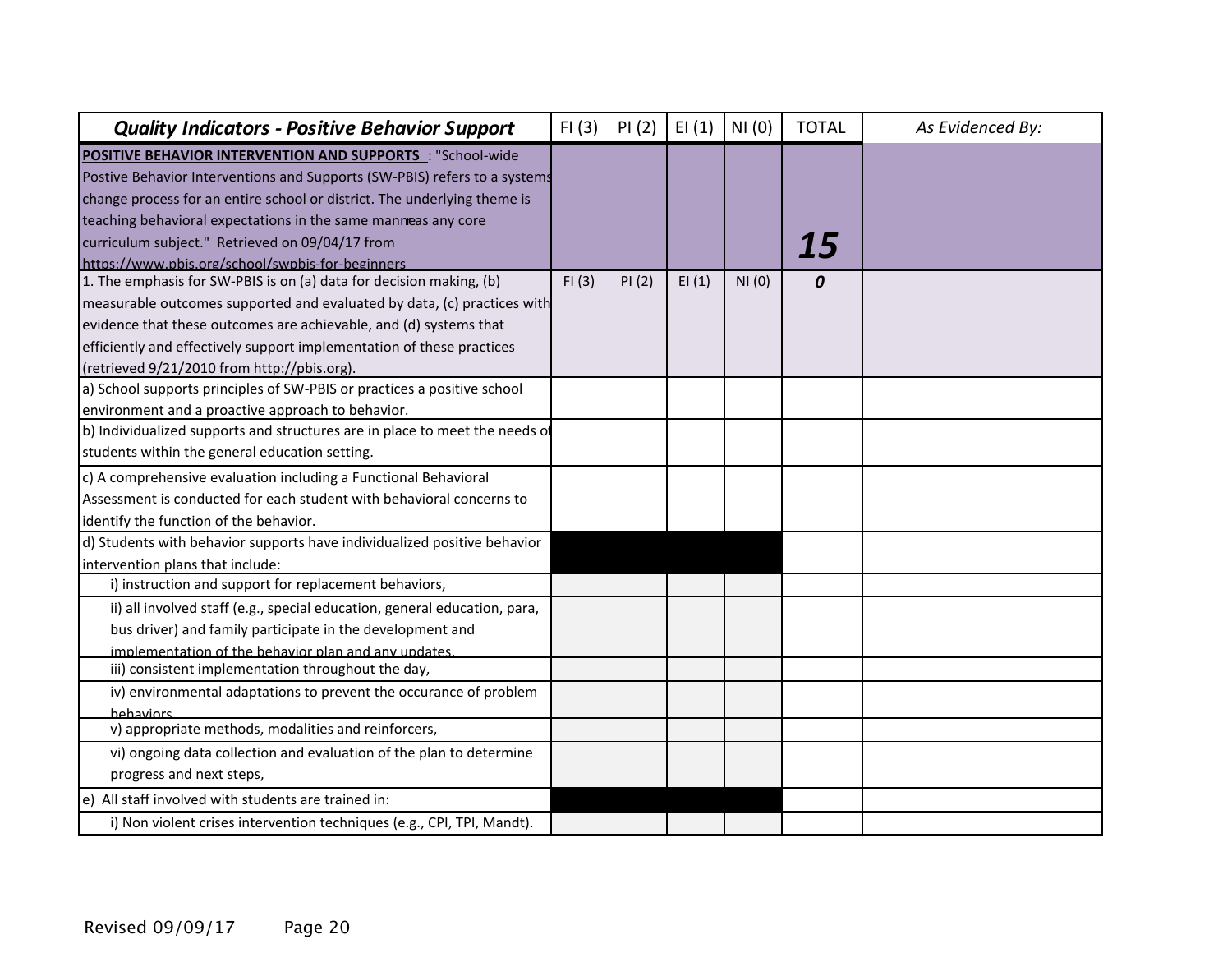| ii) Colorado rules and guidelines for the appropriate and safe use of       |  |  |  |
|-----------------------------------------------------------------------------|--|--|--|
| restraint andseclusion and any updates.                                     |  |  |  |
| iii) The school district's policy for the use of restraint and time out and |  |  |  |
| the reporting procedure.                                                    |  |  |  |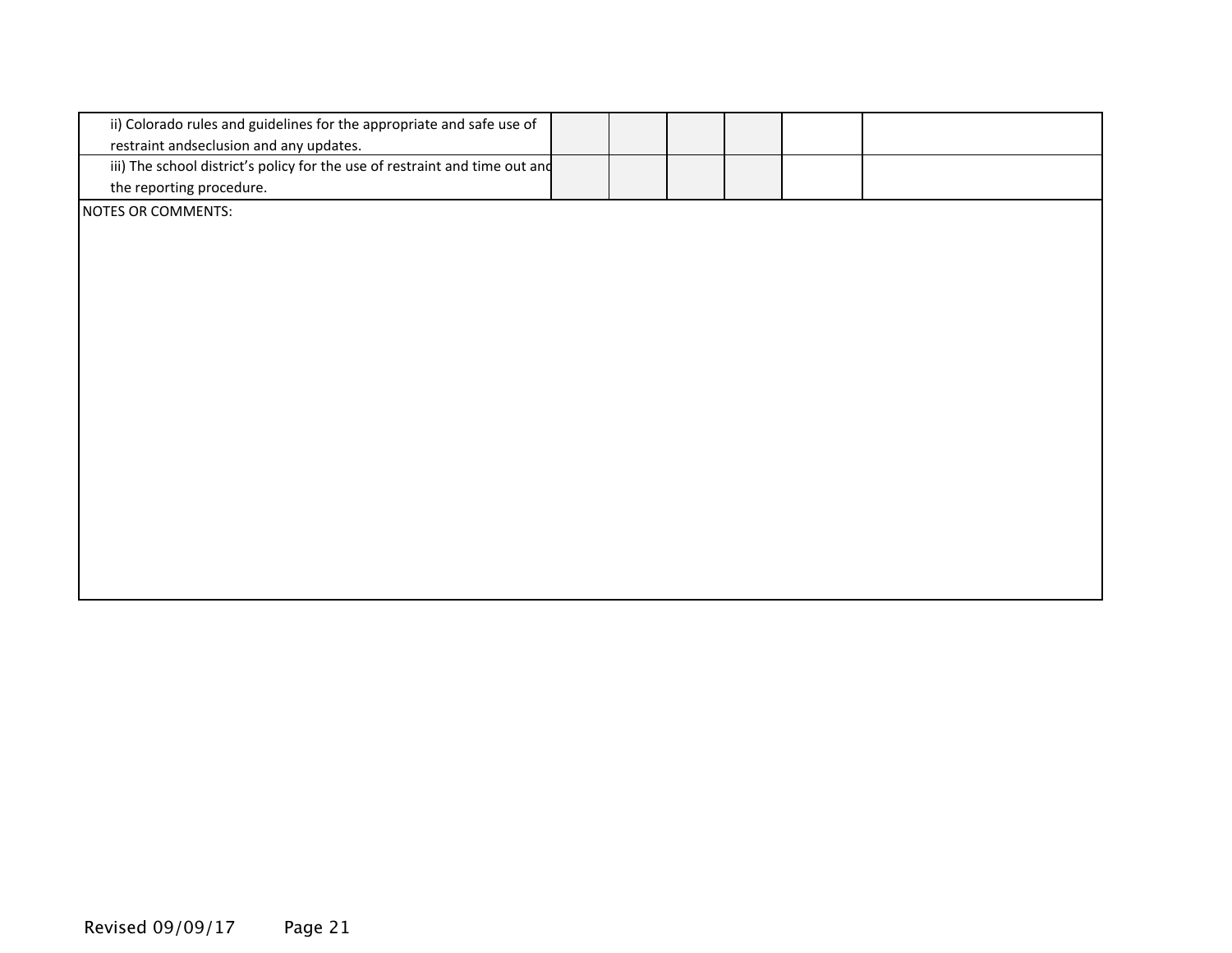| <b>Quality Indicators - Self-Determination</b>                                                                                                                                                                                                                                                                                                                                                                                                 | FI(3) | PI(2) | EI $(1)$ | NI(0) | <b>TOTAL</b> | As Evidenced By: |
|------------------------------------------------------------------------------------------------------------------------------------------------------------------------------------------------------------------------------------------------------------------------------------------------------------------------------------------------------------------------------------------------------------------------------------------------|-------|-------|----------|-------|--------------|------------------|
| <b>SELF-DETERMINATION:</b> involves students demonstrating a variety of<br>skills and beliefs including self-regulation, goal setting, choice-making, self<br>advocacy, and self-control. Students that practice self-determination take<br>the initiative to ensure their ecisions help them to reach their goals and<br>they are successful in general education and the community. (Martin &<br>Marshall, 1995; Ward, 2006; Wehmeyer, 2004) |       |       |          |       | 21           |                  |
| 1. Self-Determination is demonstrated by students in the school and<br>community by the following indictors:                                                                                                                                                                                                                                                                                                                                   | FI(3) | PI(2) | EI(1)    | NI(0) | 0            |                  |
| a) The student and family's preferences are valued as a priority in:                                                                                                                                                                                                                                                                                                                                                                           |       |       |          |       |              |                  |
| i) making educational decisions, and                                                                                                                                                                                                                                                                                                                                                                                                           |       |       |          |       |              |                  |
| ii) developing long term goals (within the IEP) about how the student<br>wants to live life beyond school and evidence that the student is<br>working towards those goals.                                                                                                                                                                                                                                                                     |       |       |          |       |              |                  |
| b) Students are taught self-advocacy, awareness, knowledge;<br>management, regulation and leadership skills using research-based<br>practices.                                                                                                                                                                                                                                                                                                 |       |       |          |       |              |                  |
| c) The student participates in all decision making by communicating own<br>choices, desires and goals during IEP development and throughout the<br>school dav.                                                                                                                                                                                                                                                                                 |       |       |          |       |              |                  |
| d) The student takes responsibility for own decisions and actions (with<br>guidance when needed).                                                                                                                                                                                                                                                                                                                                              |       |       |          |       |              |                  |
| e) The student actively participates in his/her IEP by giving input into<br>decisions.                                                                                                                                                                                                                                                                                                                                                         |       |       |          |       |              |                  |
| f) Goals are developed during person-centered planning processes (e.g.,<br>MAPs, PATHs) and are based on student choices, preferences, and interest<br>with family participation.                                                                                                                                                                                                                                                              |       |       |          |       |              |                  |
| g) The student's goals align with their desired future plans.                                                                                                                                                                                                                                                                                                                                                                                  |       |       |          |       |              |                  |
| <b>Notes or Comments:</b>                                                                                                                                                                                                                                                                                                                                                                                                                      |       |       |          |       |              |                  |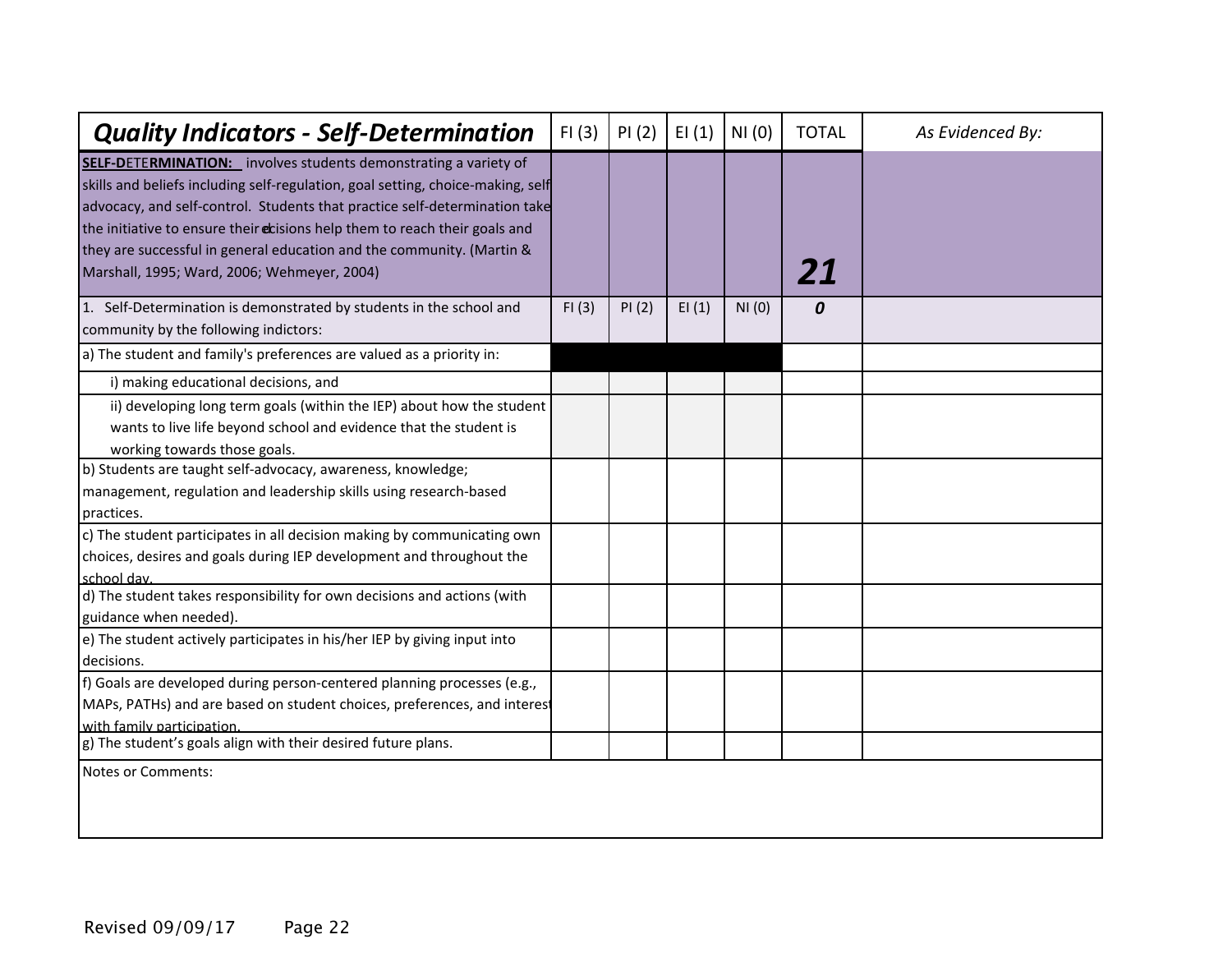| <b>Quality Indicators - Transition, Part 1</b>                                                                                                                                                                                                                                                                     | FI(3) | PI(2) | EI $(1)$ | NI(0) | <b>TOTAL</b> | As Evidenced By: |
|--------------------------------------------------------------------------------------------------------------------------------------------------------------------------------------------------------------------------------------------------------------------------------------------------------------------|-------|-------|----------|-------|--------------|------------------|
| <b>TRANSITION:</b> is the movement from one activity, class, program or school<br>to another. Transition to adult life is defined as a process to prepare<br>students for adult life including further education, community participatio<br>social relationships, leisure skis, employment and independent living. |       |       |          |       | 12           |                  |
| Part 1: Transition between activities, classes, programs and schools are<br>planned and implemented.                                                                                                                                                                                                               | FI(3) | PI(2) | EI(1)    | NI(0) | 0            |                  |
| a) Transitions are structured and well planned.                                                                                                                                                                                                                                                                    |       |       |          |       |              |                  |
| b) District supports pre-transition visitations by:                                                                                                                                                                                                                                                                |       |       |          |       |              |                  |
| i) Receiving staff is able to observe the student's abilities in familiar<br>routines                                                                                                                                                                                                                              |       |       |          |       |              |                  |
| ii) Student and family has opportunity to observe next environment.                                                                                                                                                                                                                                                |       |       |          |       |              |                  |
| c) Individual responsibilities of the sending and receiving staff are clearly<br>defined.                                                                                                                                                                                                                          |       |       |          |       |              |                  |
| d) All relevant IEP team members attend the student's transition meeting.                                                                                                                                                                                                                                          |       |       |          |       |              |                  |
| <b>NOTES OR COMMENTS:</b>                                                                                                                                                                                                                                                                                          |       |       |          |       |              |                  |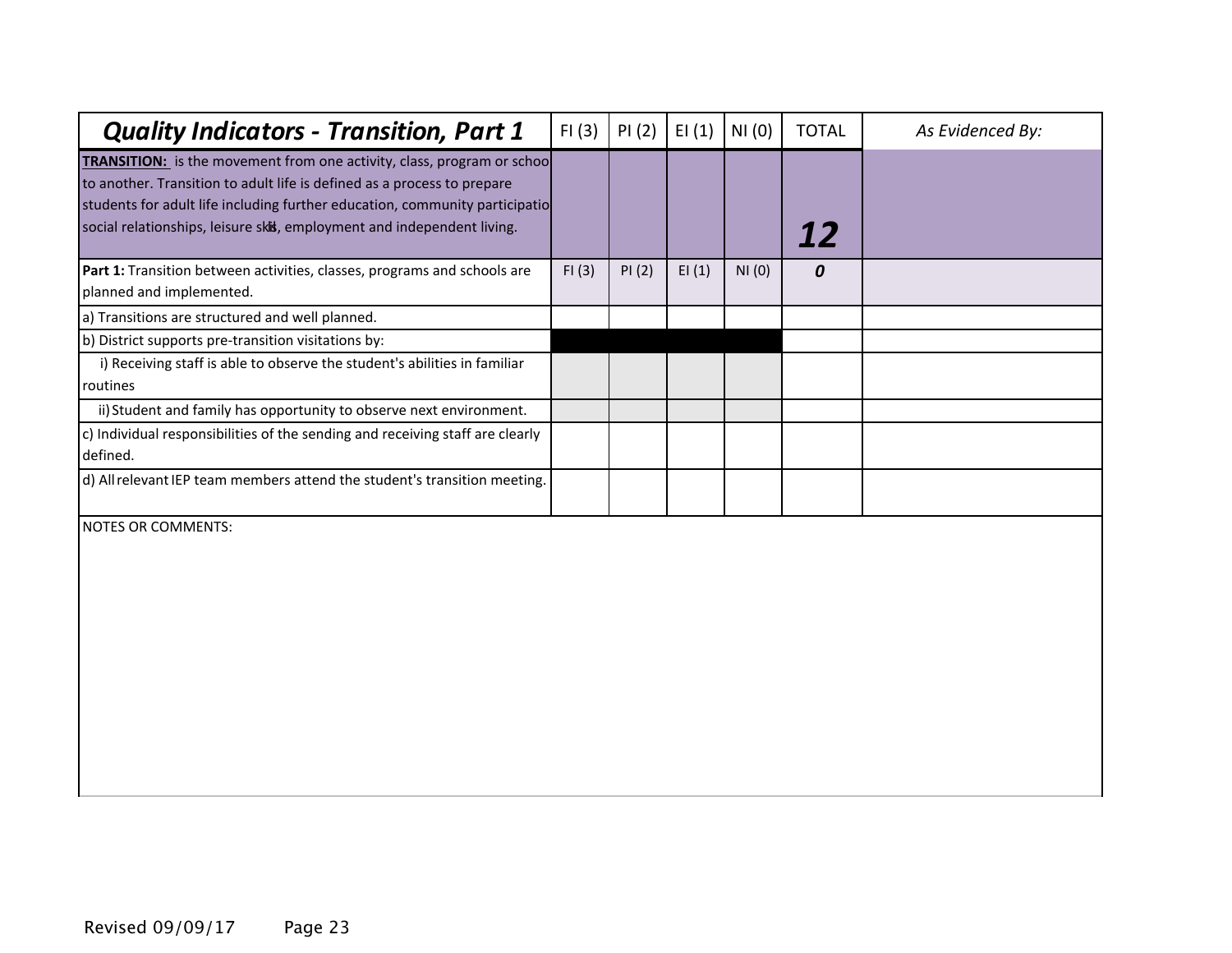| <b>Quality Indicators - Transition, Part 2</b>                                                                                                                                                                                                                                                                                                                                                                                                                                                                                                                                                        | FI(3) | PI(2) | EI $(1)$ | NI(0) | <b>TOTAL</b>     | As Evidenced By: |
|-------------------------------------------------------------------------------------------------------------------------------------------------------------------------------------------------------------------------------------------------------------------------------------------------------------------------------------------------------------------------------------------------------------------------------------------------------------------------------------------------------------------------------------------------------------------------------------------------------|-------|-------|----------|-------|------------------|------------------|
| TRANSITION, Part 2: services mean a coordinated set of activities for a<br>child with a disability that---Is designed to be within a results-oriented<br>process, that is focused on improving the academic and functional<br>achievement of the child with a disabily to facilitate the child's movement<br>from school to post-school activities, including postsecondary education,<br>vocational education, integrated employment (including supported<br>employment), continuing and adult education, adult services, independent<br>living, and/or community participation; (ages 15 and older) |       |       |          |       | <i><b>39</b></i> |                  |
| A good secondary transition plan is vital for successful post school<br><b>Outcomes</b>                                                                                                                                                                                                                                                                                                                                                                                                                                                                                                               | FI(3) | PI(2) | EI $(1)$ | NI(0) | 0                |                  |
| a) Transition planning procedures are customized and accessible for each<br>student to determine interests, strengths, and needs in the areas of<br>career/employment. education. and independent living.<br>b) The transition process includes formal and informal assessments that are<br>research-based and/or include research-based practices.                                                                                                                                                                                                                                                   |       |       |          |       |                  |                  |
| c) Transition assessment results are used to determine individualized<br>transition activities and services that are provided to the student.                                                                                                                                                                                                                                                                                                                                                                                                                                                         |       |       |          |       |                  |                  |
| d) IEP team collaborates on transition assessment and planning.<br>e) Students attend and actively participate by leading the IEP process, with<br>support as needed.                                                                                                                                                                                                                                                                                                                                                                                                                                 |       |       |          |       |                  |                  |
| f) Students are provided with learning experiences that are functional and<br>age appropriate, linked to personal interests and identified Post-School<br>Goals, and taught primarily in authentic settings.                                                                                                                                                                                                                                                                                                                                                                                          |       |       |          |       |                  |                  |
| g) Individualized community based instruction (CBI) opportunities increase<br>as the student moves through the transition continuum toward exit from<br>school, so that the end of the school experience is aligned with their Post-<br>School Goals                                                                                                                                                                                                                                                                                                                                                  |       |       |          |       |                  |                  |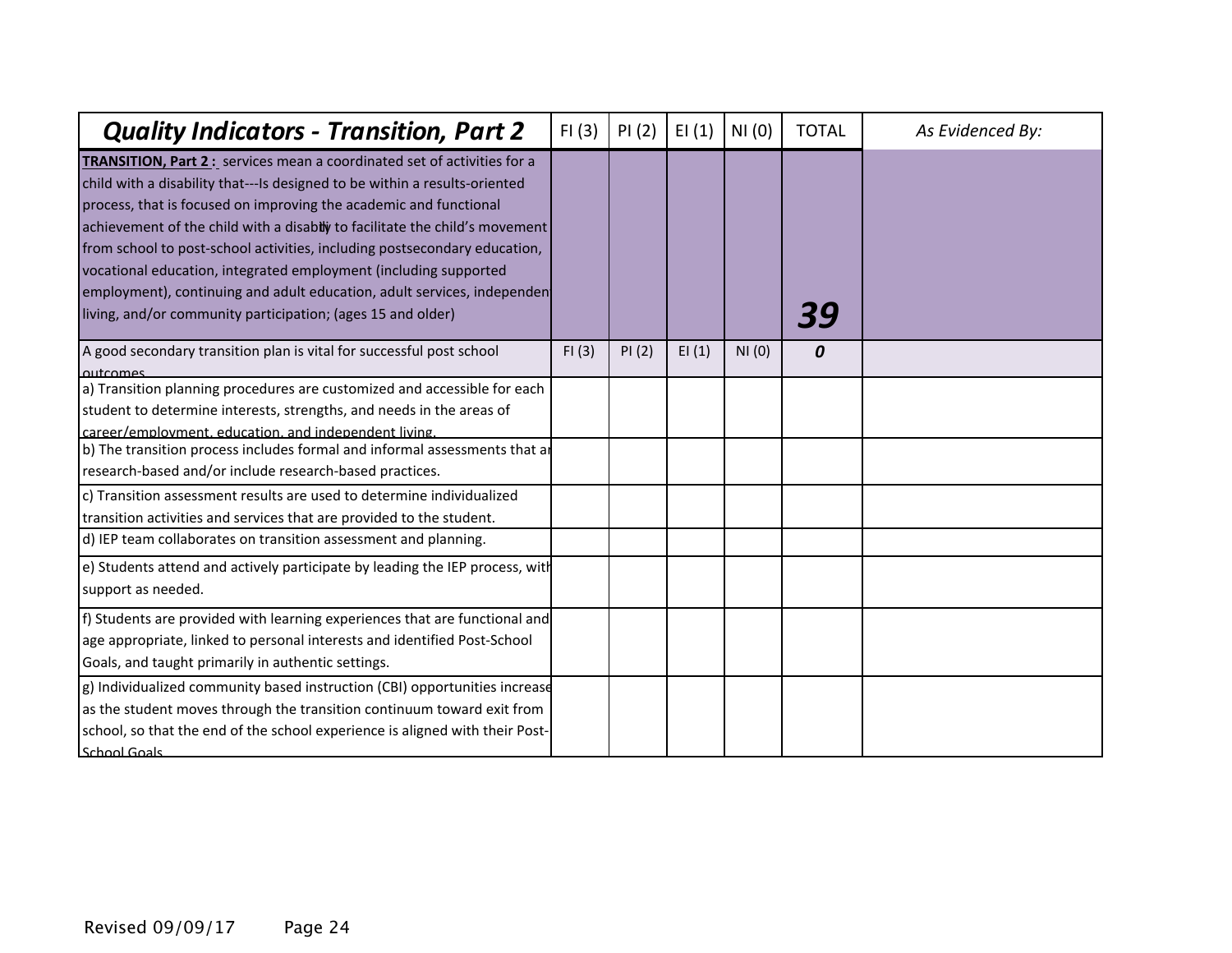| h) Students are provided meaningful instruction and opportunities to            |  |  |  |
|---------------------------------------------------------------------------------|--|--|--|
| participate in a group and individual age appropriate community activities      |  |  |  |
| (e.g., classes, sports, hobbies) based upon their IEP and moving toward the     |  |  |  |
| identified Post-School Goals.                                                   |  |  |  |
| i) Students are provided instruction and experiences that support the           |  |  |  |
| development of positive work habits (e.g., staying on task, asking for a        |  |  |  |
| break), tolerances (e.g., tolerating differences in people, sounds/lights in t  |  |  |  |
| environment)                                                                    |  |  |  |
| j) Students are provided with instruction in a variety of school and/or         |  |  |  |
| community based work experiences to determine individual skills / interes       |  |  |  |
| for future employment (e.g., office aide, school-work programs, cafeteria       |  |  |  |
| aide)                                                                           |  |  |  |
| k) Accurate information about the options available in adult services is        |  |  |  |
| provided to students and their families (as they pertain to their son or        |  |  |  |
| daughter)                                                                       |  |  |  |
| I) Students and families are informed about transition activities (e.g., fairs, |  |  |  |
| workshops, agency seminars) and encourage to participate, as appropriate        |  |  |  |
|                                                                                 |  |  |  |
| m) Community agencies (e.g., Community Center Board, Vocational                 |  |  |  |
| Rehabilitation, College Representative) are invited to actively participate in  |  |  |  |
| IEP meetings, as appropriate for individual students, in which transition       |  |  |  |
| services are discussed                                                          |  |  |  |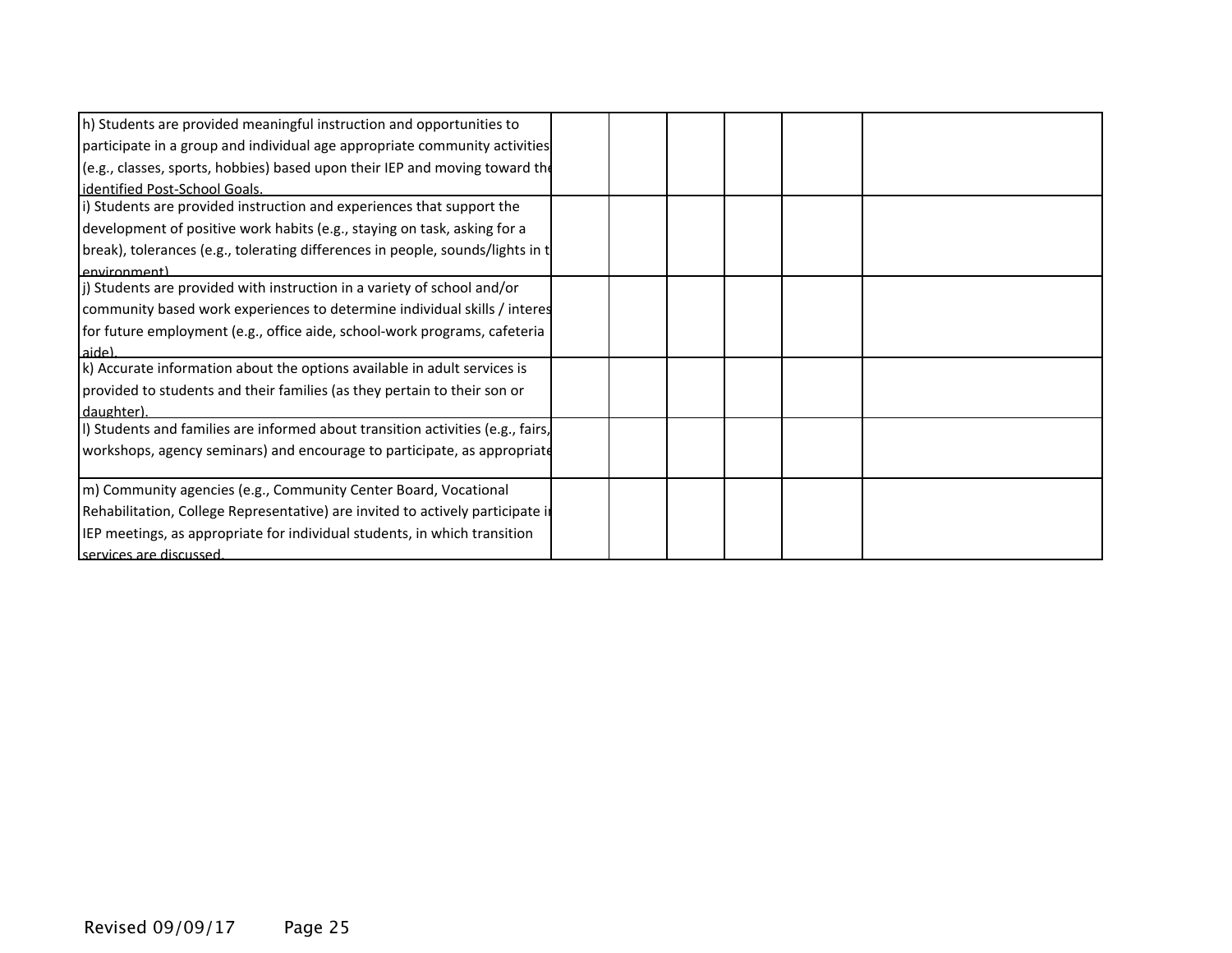NOTES AND COMMENTS: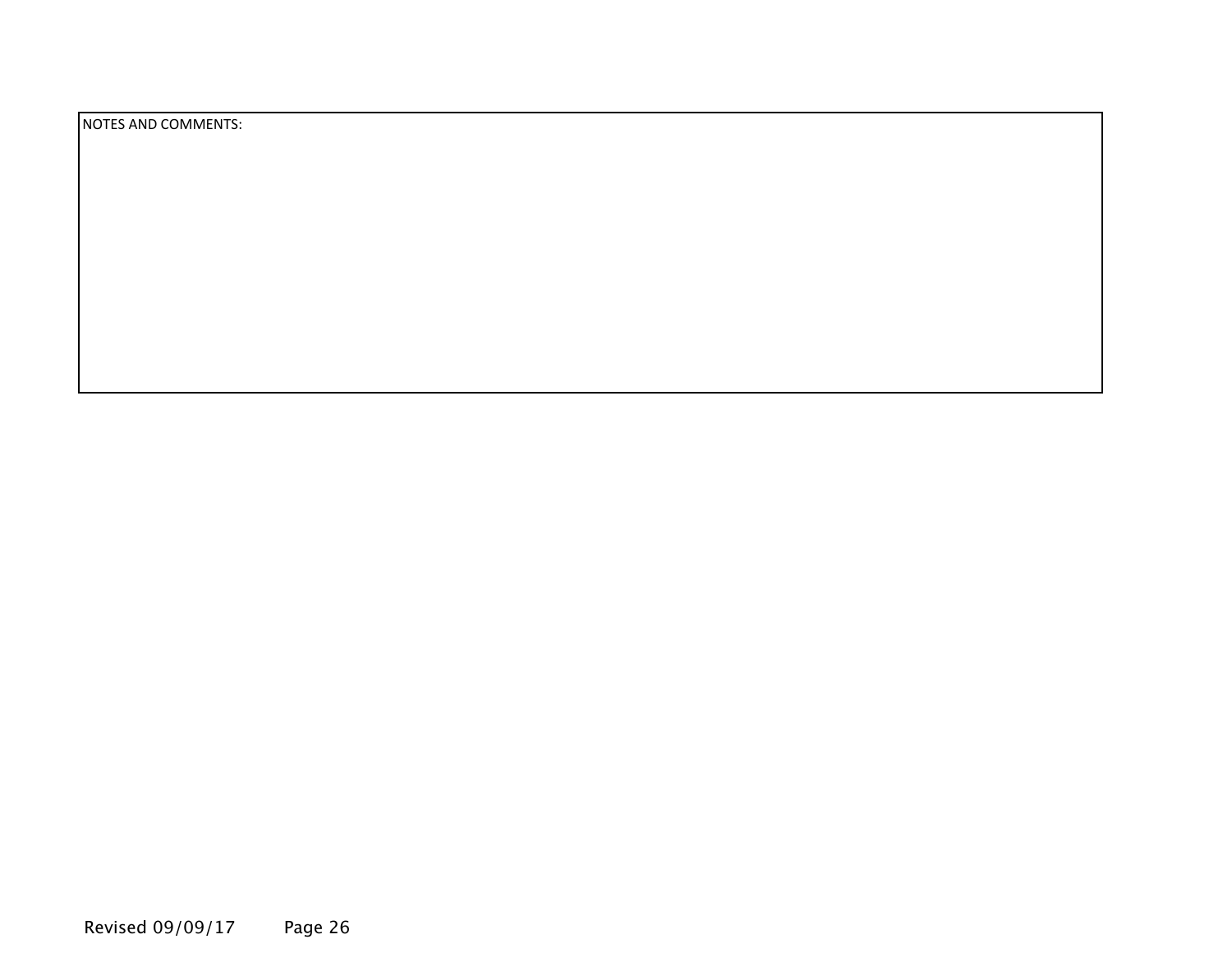| <b>Quality Indicators - Health &amp; Safety</b>                                                                                                                                                                                                                                                                                                                                                                                                                                                              | FI(3) | PI(2) | EI $(1)$ | NI(0) | <b>TOTAL</b> | As Evidenced By: |
|--------------------------------------------------------------------------------------------------------------------------------------------------------------------------------------------------------------------------------------------------------------------------------------------------------------------------------------------------------------------------------------------------------------------------------------------------------------------------------------------------------------|-------|-------|----------|-------|--------------|------------------|
| <b>HEALTH AND SAFETY:</b> includes the health and safety of students with SSN<br>involves understanding the principles of universal precautions and using<br>these with all students, developing plans to ensure students are safe from<br>harm yet accessing academics, whilen the school settings. Additionally,<br>professionals ensure emergency guidelines and procedures are in place an<br>practiced when needed for any student with significant health or safety<br>needs. (Lehr & Harayama, 2016). |       |       |          |       | 27           |                  |
| 1. A Health Care Plan for any student with health care needs is in place.                                                                                                                                                                                                                                                                                                                                                                                                                                    | FI(3) | PI(2) | EI(1)    | NI(0) | 0            |                  |
| a) A Health Care Plan is written for all students with documented<br>medical/health care needs.                                                                                                                                                                                                                                                                                                                                                                                                              |       |       |          |       |              |                  |
| b) The Health Care Plan is found in at least two locations within the school<br>and provided to all staff working with the students with health care needs                                                                                                                                                                                                                                                                                                                                                   |       |       |          |       |              |                  |
| c) All staff working with students with significant health care needs are<br>familiar with and understand the content of the student's health care plan                                                                                                                                                                                                                                                                                                                                                      |       |       |          |       |              |                  |
| d) Training is provided by the school nurse to all staff (e.g., teachers, relate<br>service providers and paraeducators) working with the student with<br>specialized health care needs                                                                                                                                                                                                                                                                                                                      |       |       |          |       |              |                  |
| 2. Training is provided to staff on the following topics:                                                                                                                                                                                                                                                                                                                                                                                                                                                    | FI(3) | PI(2) | EI $(1)$ | NI(0) |              |                  |
| a) Training is provided to all school staff by the school nurse on the followi<br>topics:                                                                                                                                                                                                                                                                                                                                                                                                                    |       |       |          |       |              |                  |
| i) Universal Precautions                                                                                                                                                                                                                                                                                                                                                                                                                                                                                     |       |       |          |       |              |                  |
| ii) Allergies                                                                                                                                                                                                                                                                                                                                                                                                                                                                                                |       |       |          |       |              |                  |
| iii) Anaphylaxis (e.g., use of an Epi Pen)                                                                                                                                                                                                                                                                                                                                                                                                                                                                   |       |       |          |       |              |                  |
| b) Training is provided by the school nurse and the procedure is delegated<br>staff when a student presents with the following conditions:                                                                                                                                                                                                                                                                                                                                                                   |       |       |          |       |              |                  |
| i) specialized nutritional systems (e.g., tube-feeding)                                                                                                                                                                                                                                                                                                                                                                                                                                                      |       |       |          |       |              |                  |
| ii) seizure disorders                                                                                                                                                                                                                                                                                                                                                                                                                                                                                        |       |       |          |       |              |                  |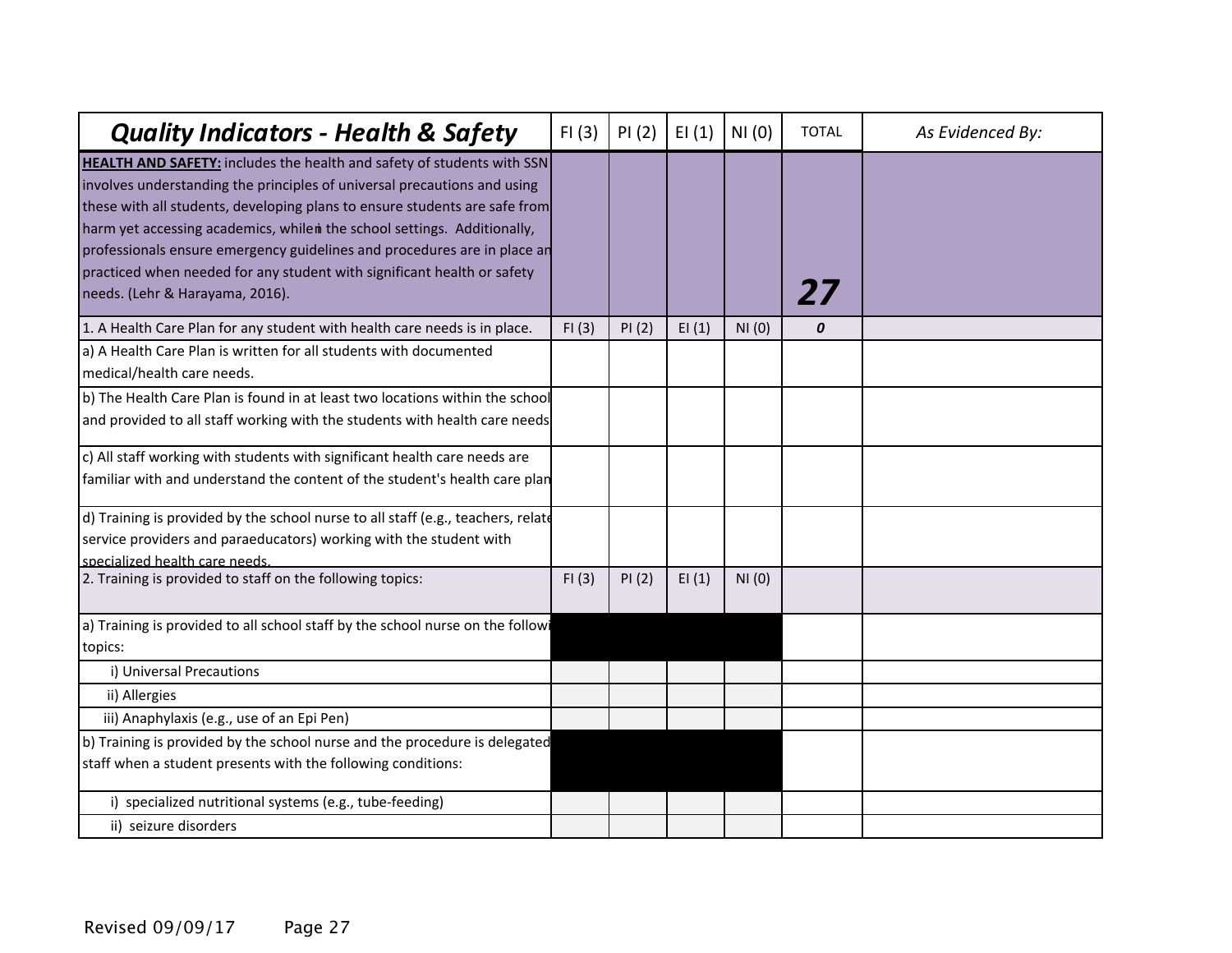| iii) specialized breathing apparatuses                                                                      |       |       |       |       |  |
|-------------------------------------------------------------------------------------------------------------|-------|-------|-------|-------|--|
| iv) medications                                                                                             |       |       |       |       |  |
| v) other specialized treatments to meet the medical needs of student                                        |       |       |       |       |  |
| (e.g, catheterizations)                                                                                     |       |       |       |       |  |
| c) Training is provided by qualified staff in:                                                              |       |       |       |       |  |
| i) CPR                                                                                                      |       |       |       |       |  |
| ii) positioning                                                                                             |       |       |       |       |  |
| iii) visual and auditory technology (e.g., glasses, listening devices)                                      |       |       |       |       |  |
| iv) specialized bathroom routines (e.g., dignity and respect, hygiene,<br>appropriate disposal of products) |       |       |       |       |  |
| iv) lifts and transfers                                                                                     |       |       |       |       |  |
| v) specialized meal-time routines (e.g., non-adapted and adapted                                            |       |       |       |       |  |
| utensil use)                                                                                                |       |       |       |       |  |
| vi) specialized equipment safety (i.e., wheelchair, walker, stander)                                        |       |       |       |       |  |
| 3. A Building Safety Plan is developed to address all safety needs of                                       | FI(3) | PI(2) | EI(1) | NI(0) |  |
| students and staff in the building (e.g., evacuation, lockdown procedures,                                  |       |       |       |       |  |
| etc.)                                                                                                       |       |       |       |       |  |
| a) Building level emergency plans include special needs of students, e.g.,                                  |       |       |       |       |  |
| evacuation plan for second story classroom for a student who uses a                                         |       |       |       |       |  |
| wheelchair with route, equipment, and designated personnel.                                                 |       |       |       |       |  |
| b) Students with special needs participate in all health related training and                               |       |       |       |       |  |
| practice sessions for emergency situations including fire alarms, tornado,                                  |       |       |       |       |  |
| and lockdown drills, etc.                                                                                   |       |       |       |       |  |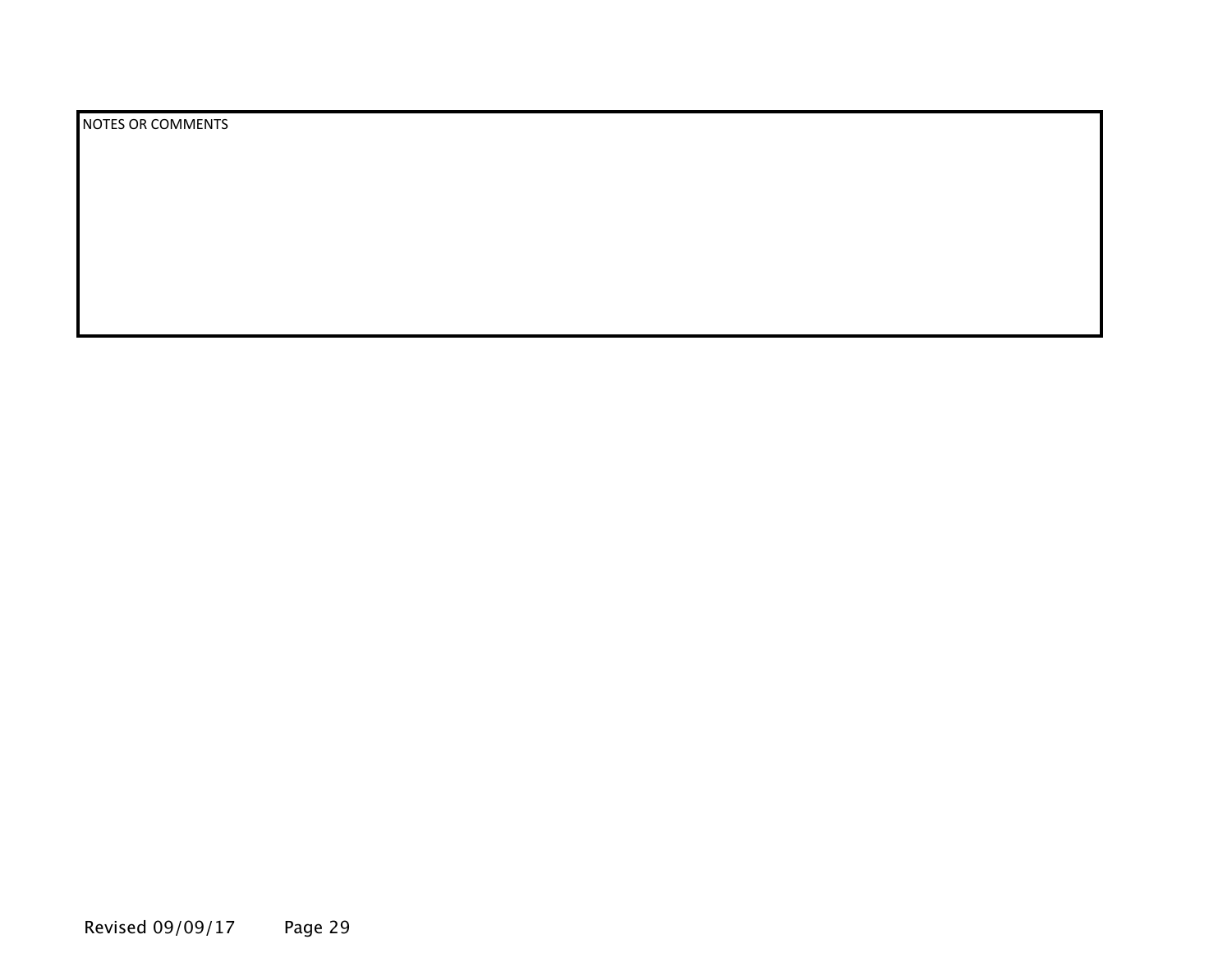|                                                                                                        |                                                            |                                    | <b>Quality Indicators - Collaboration</b>    |                                                     |  |  |  |  |  |
|--------------------------------------------------------------------------------------------------------|------------------------------------------------------------|------------------------------------|----------------------------------------------|-----------------------------------------------------|--|--|--|--|--|
| Quality Indicators fo Assessing Individualized Services<br>for Students with Significant Support Needs |                                                            |                                    |                                              |                                                     |  |  |  |  |  |
|                                                                                                        | Name (Student, school or program)<br>Grade (If applicable) |                                    |                                              |                                                     |  |  |  |  |  |
|                                                                                                        |                                                            |                                    |                                              |                                                     |  |  |  |  |  |
| <b>Quality Indicators</b>                                                                              | <b>Ideal Objectives not Observed</b>                       | Check<br>Objective(s<br>) Selected | New objective and how it will be implemented | <b>Person Responsible /</b><br><b>Date to Beain</b> |  |  |  |  |  |
| <b>Inclusive</b><br><b>Culture</b>                                                                     |                                                            |                                    |                                              |                                                     |  |  |  |  |  |
| <b>Collaboration</b>                                                                                   |                                                            |                                    |                                              |                                                     |  |  |  |  |  |
| <b>Communication</b>                                                                                   |                                                            |                                    |                                              |                                                     |  |  |  |  |  |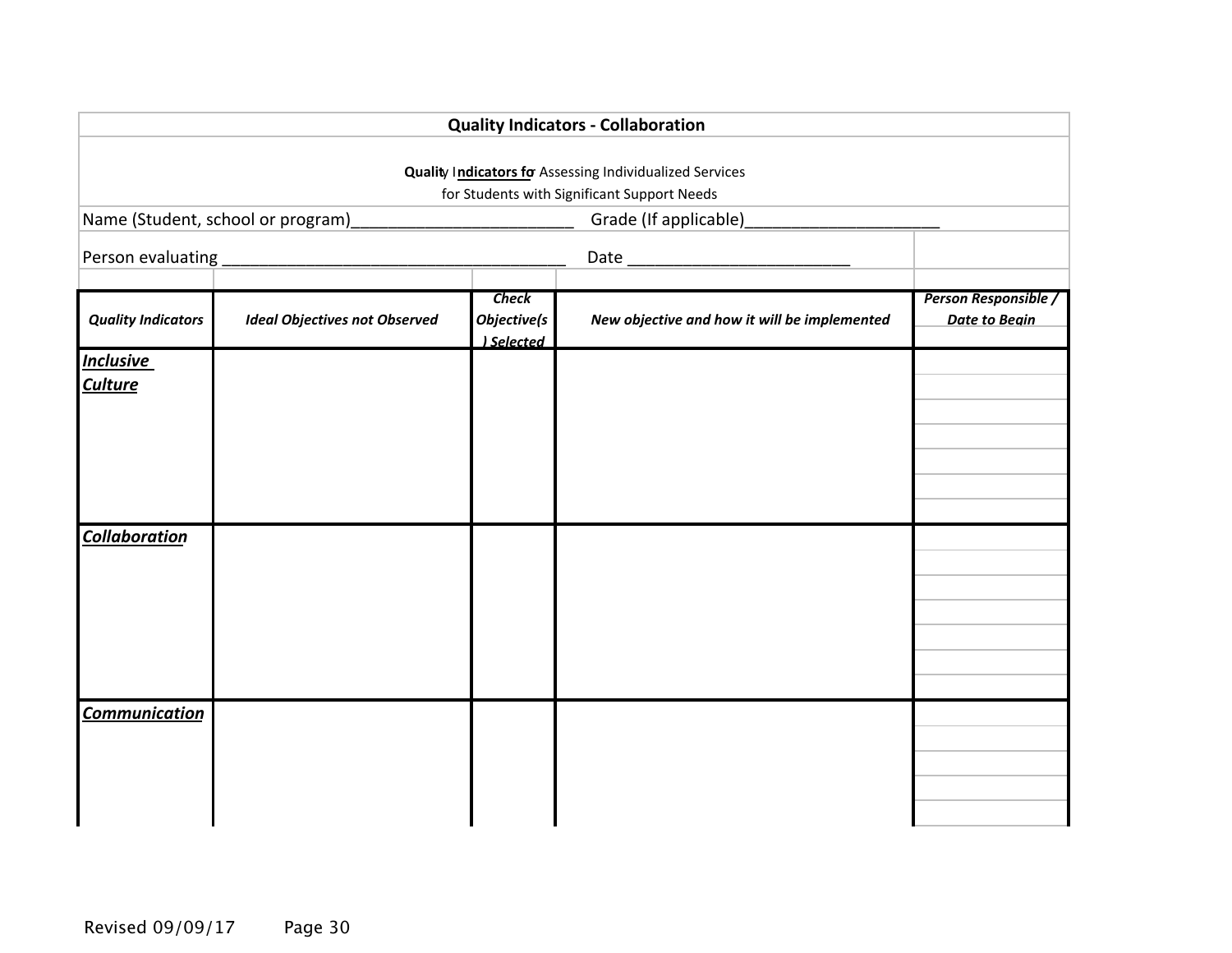Revised 09/09/17 Page 31

 $\sim$  100  $\pm$ 

 $\begin{array}{c} \rule{0pt}{2.5ex} \rule{0pt}{2.5ex} \rule{0pt}{2.5ex} \rule{0pt}{2.5ex} \rule{0pt}{2.5ex} \rule{0pt}{2.5ex} \rule{0pt}{2.5ex} \rule{0pt}{2.5ex} \rule{0pt}{2.5ex} \rule{0pt}{2.5ex} \rule{0pt}{2.5ex} \rule{0pt}{2.5ex} \rule{0pt}{2.5ex} \rule{0pt}{2.5ex} \rule{0pt}{2.5ex} \rule{0pt}{2.5ex} \rule{0pt}{2.5ex} \rule{0pt}{2.5ex} \rule{0pt}{2.5ex} \rule{0$ 

 $\sim 100$ 

 $\mathbf{I}$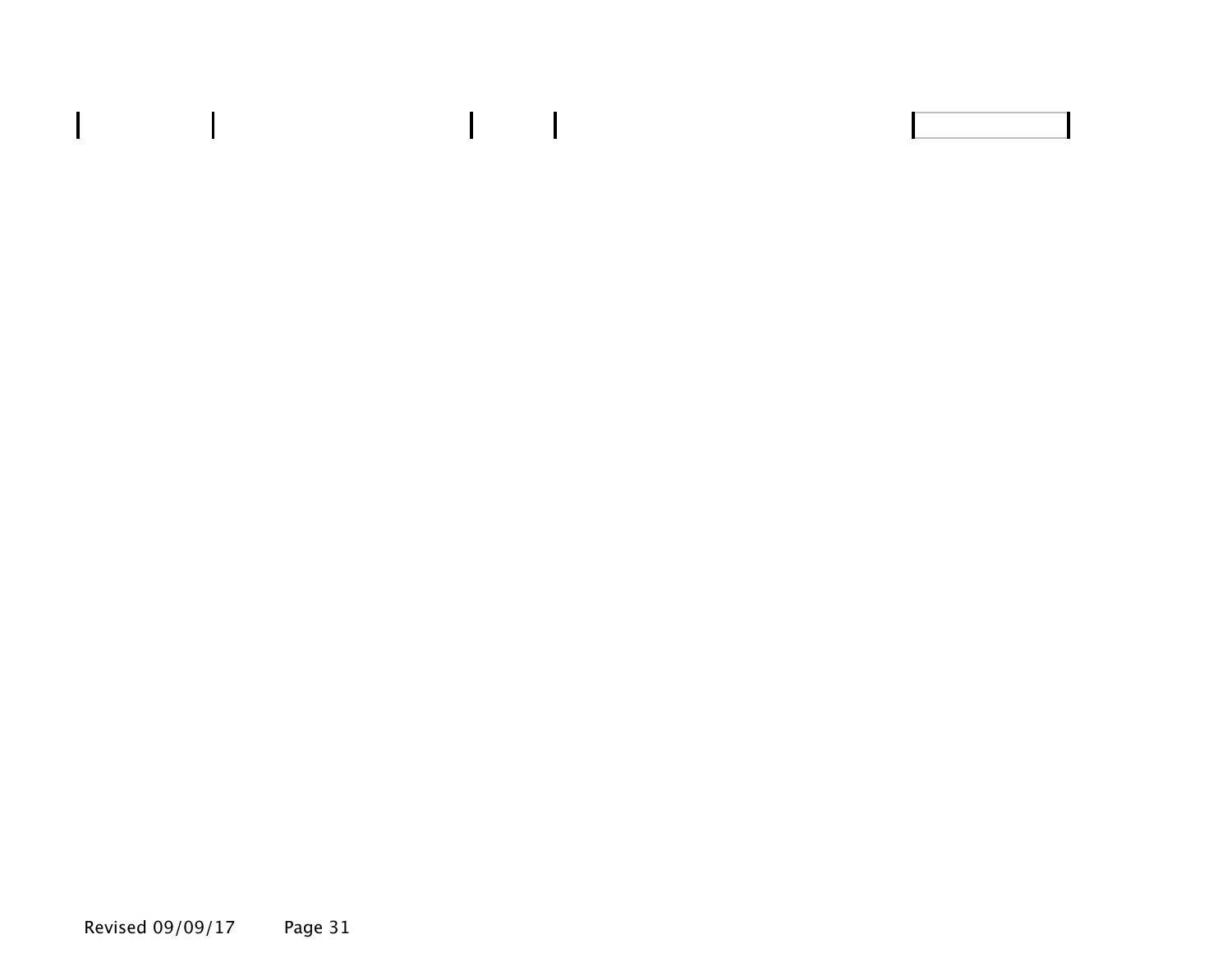| <b>Quality Indicators</b>            | <b>Ideal Objectives not Observed</b> | <b>Check</b><br>Objective(s<br>) Selected | New objective and how it will be implemented | Person Responsible /<br><b>Date to Begin</b> |
|--------------------------------------|--------------------------------------|-------------------------------------------|----------------------------------------------|----------------------------------------------|
| <b>Instruction</b>                   |                                      |                                           |                                              |                                              |
| <b>Paraeducators</b>                 |                                      |                                           |                                              |                                              |
| <b>Progress</b><br><b>Monitoring</b> |                                      |                                           |                                              |                                              |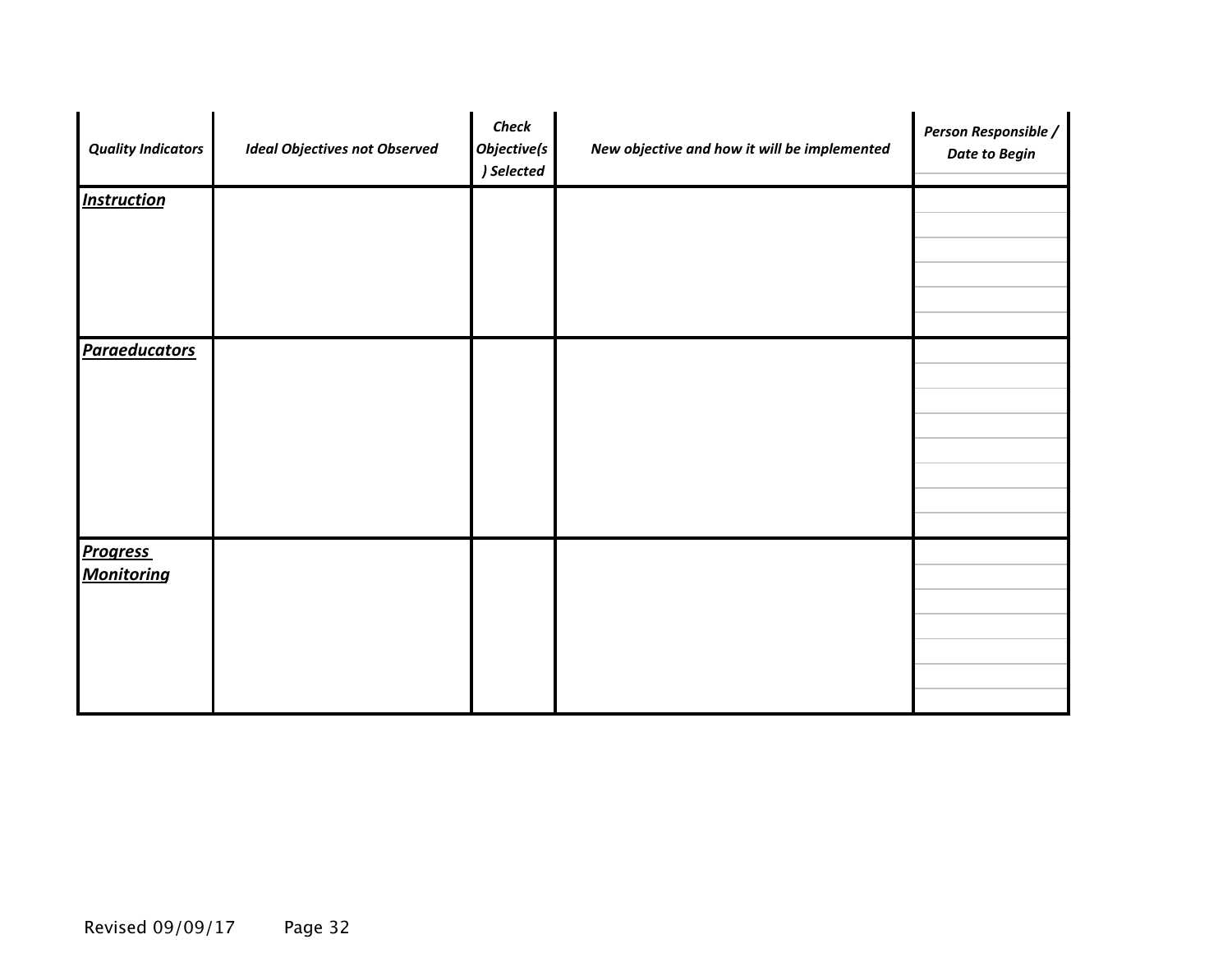| <b>Positive</b><br><b>Behavior</b><br><b>Supports</b> |                                      |                                           |                                              |                                              |
|-------------------------------------------------------|--------------------------------------|-------------------------------------------|----------------------------------------------|----------------------------------------------|
| <b>Quality Indicators</b>                             | <b>Ideal Objectives not Observed</b> | <b>Check</b><br>Objective(s<br>) Selected | New objective and how it will be implemented | Person Responsible /<br><b>Date to Begin</b> |
| Set<br><b>Determination</b>                           |                                      |                                           |                                              |                                              |
| <b>Transition</b>                                     |                                      |                                           |                                              |                                              |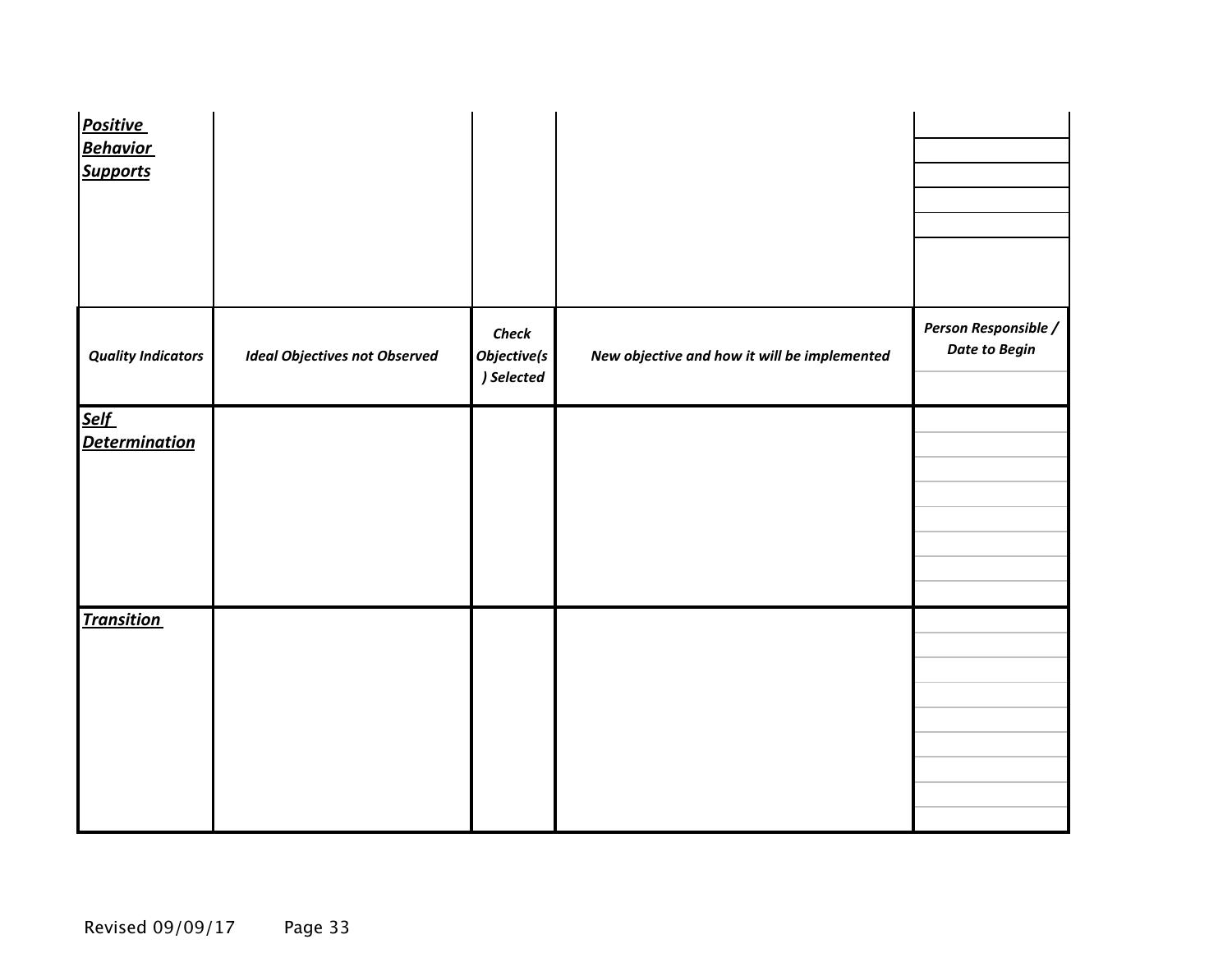| <u>Health and</u><br>Safety |  |  |
|-----------------------------|--|--|
|                             |  |  |
|                             |  |  |
|                             |  |  |
|                             |  |  |
|                             |  |  |
|                             |  |  |
|                             |  |  |
|                             |  |  |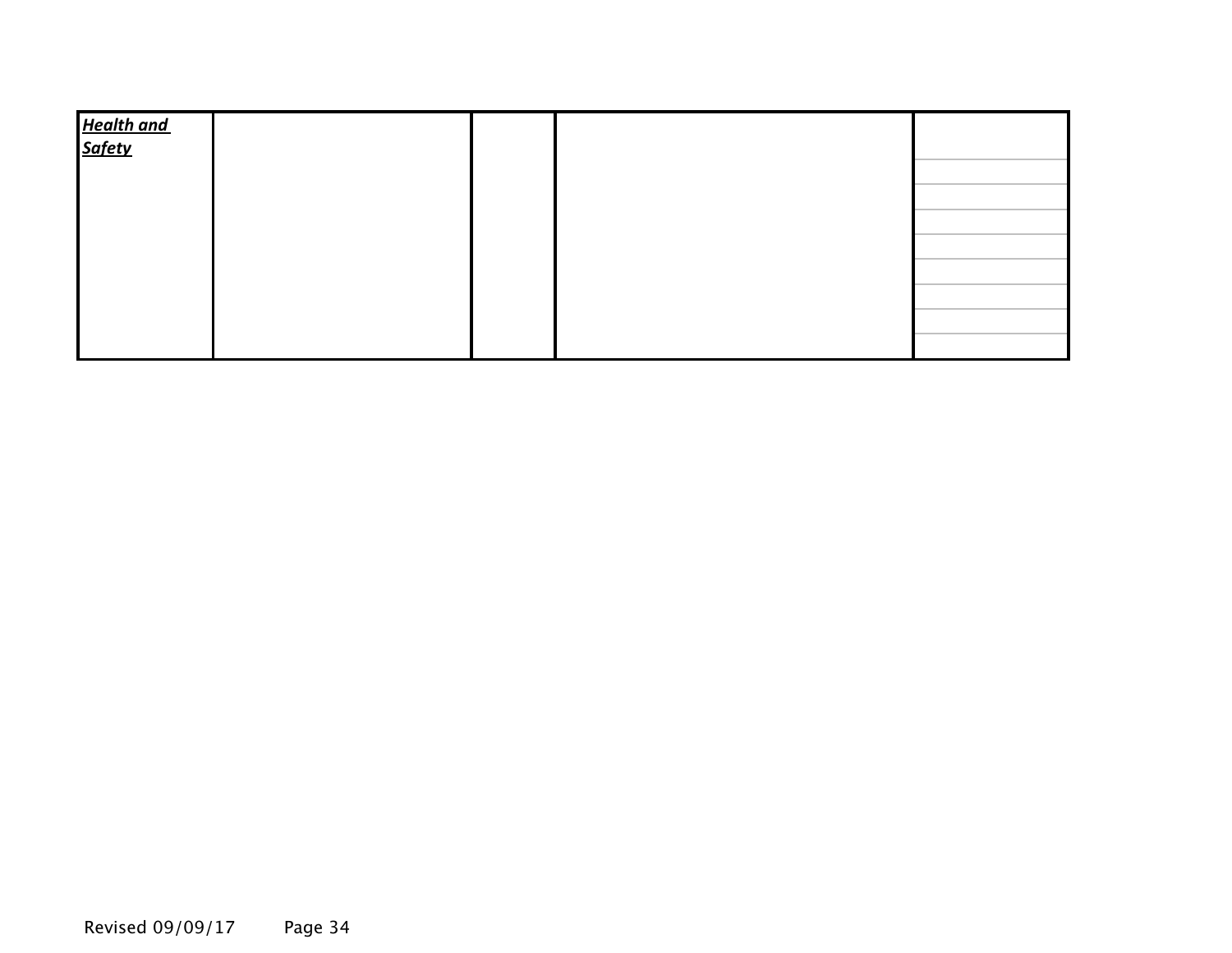| <b>Quality Indicators - Collaboration</b>             |       |                  |    |                                             |       |            |       |       |       |    |    |       |
|-------------------------------------------------------|-------|------------------|----|---------------------------------------------|-------|------------|-------|-------|-------|----|----|-------|
| Program Evaluation Form:                              |       | 0                |    |                                             |       |            |       |       | 27    |    |    |       |
| <b>School Year:</b>                                   |       | 0                |    |                                             |       |            |       |       |       |    |    |       |
|                                                       |       |                  |    |                                             |       |            |       |       |       |    |    |       |
| <b>Quality Indicators (QI) Results by Scale Score</b> |       |                  |    |                                             |       |            |       |       |       |    |    |       |
| <b>Scale</b>                                          |       | <b>Raw Score</b> |    | <b>Total Points</b>                         |       | % of Point |       |       |       |    |    |       |
| <b>Inclusive Culture</b>                              |       | $\pmb{0}$        |    | 63                                          |       | 0.0%       |       |       |       |    |    |       |
| Collaboration                                         |       | 0                |    | 30                                          |       | 0.0%       |       |       |       |    |    |       |
| Communication                                         |       | 0                |    | 36                                          |       | 0.0%       |       |       |       |    |    |       |
| Instruction                                           |       | 0                |    | 45                                          |       | 0.0%       |       |       |       |    |    |       |
| Paraeducators                                         |       | 0                |    | 27                                          |       | 0.0%       |       |       |       |    |    |       |
| <b>Progress Monitoring</b>                            |       | 0                |    | 27                                          |       | 0.0%       |       |       |       |    |    |       |
| Positive Behavior Support                             |       | 0                |    | 15                                          |       | 0.0%       |       |       |       |    |    |       |
| Self Determination                                    |       | 0                |    | 21                                          |       | 0.0%       |       |       |       |    |    |       |
| Transition 1                                          |       | 0                |    | 12                                          |       | 0.0%       |       |       |       |    |    |       |
| <b>Transition 2</b>                                   |       | 0                |    | 39                                          |       | 0.0%       |       |       |       |    |    |       |
| Health and Safety                                     |       | 0                |    | 27                                          |       | 0.0%       |       |       |       |    |    |       |
| <b>Total Points</b>                                   |       | $\mathbf 0$      |    | 342                                         |       | 0.0%       |       |       |       |    |    |       |
|                                                       |       |                  |    |                                             |       |            |       |       |       |    |    |       |
|                                                       |       |                  |    | Quality Indicators (QI): % of Points Earned |       |            |       |       |       |    |    |       |
| 100.0%                                                |       |                  |    |                                             |       |            |       |       |       |    |    |       |
|                                                       |       |                  |    |                                             |       |            |       |       |       |    |    |       |
| 75.0%                                                 |       |                  |    |                                             |       |            |       |       |       |    |    |       |
| 50.0%                                                 |       |                  |    |                                             |       |            |       |       |       |    |    |       |
| 25.0%                                                 |       |                  |    |                                             |       |            |       |       |       |    |    |       |
|                                                       | $0\%$ | 0%               | 0% | $0\%$                                       | $0\%$ | 0%         | $0\%$ | $0\%$ | $0\%$ | 0% | 0% | $0\%$ |
| 0.0%                                                  |       |                  |    |                                             |       |            |       |       |       |    |    |       |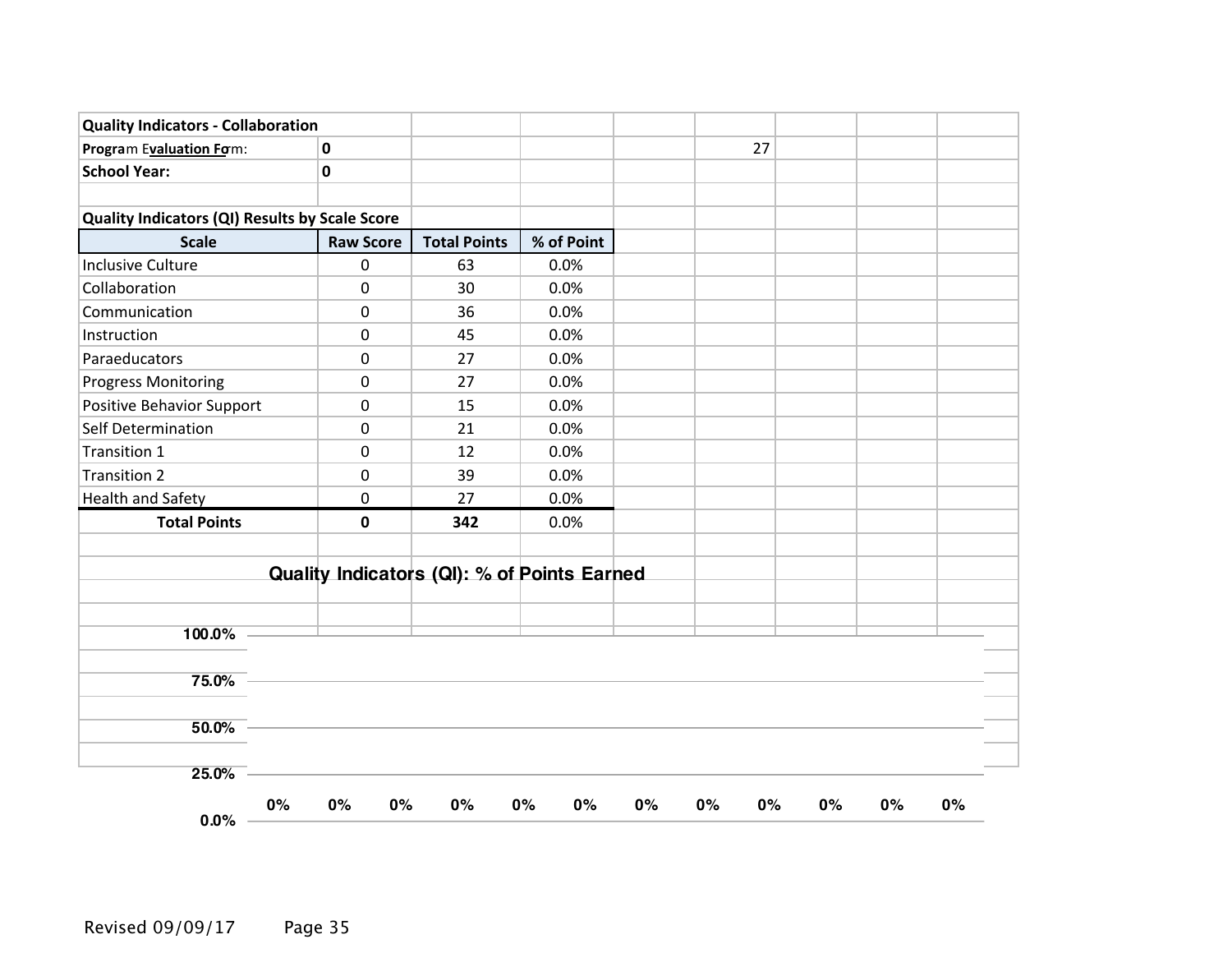| $- - - -$<br>Inclusive Culture | Instruction | <b>Positive Behavior</b><br>Support | <b>Transition 2</b> |
|--------------------------------|-------------|-------------------------------------|---------------------|
|                                |             |                                     |                     |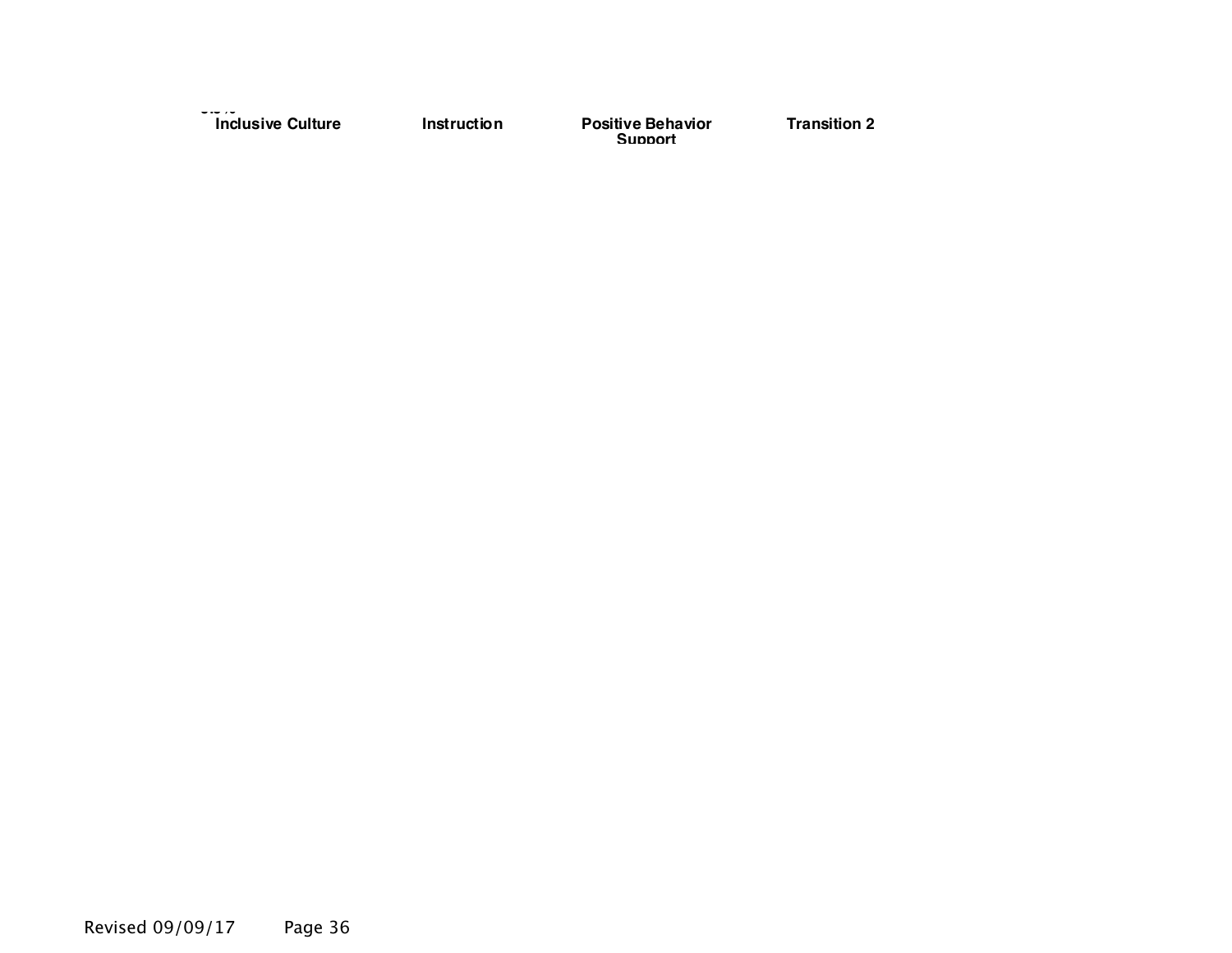### **Quality Indicators - Collaboration**

**Adaptations**: The terms adaptation, accommodation, and modification are not always specifically defined or used consistently in the various federal laws and are sometimes even used interchangeably. However, it is generally agreed that they are not full venchangeable terms, but rather have different distinct meanings for educators.

For purposes of this document, the word "adaptation" will be used as the generic term for any change or adjustment made in the classroom th allows any student to be successful. Adaptations are simply good teaching strategies for helping all students understand material presented du classroom instruction. Adaptations may include such techniques as asking clarifying questions, scaffolding skills toward a more complex conceptions. rephrasing or "chunking" information into more easily handled tasks, adjusting the number of homework problems assigned on a given day, or making instructional changes based on formative, "in-the-moment" assessment. No specific documentation or eligibility criterion is required for teachers to make general instructional adaptations.

If a student has a documented need or a disability that requires some change in method or procedure in order to allow the student to access the information, then certain adaptations in presentation, response, setting/environment, or timing/scheduling may be considered to be an accommodation. When the student is ultimately expected to master the same content, an accommodation may allow the student to demonstr that standards are not fundamentally or substantially altered mastery in an alternative way or with varying levels of support. When, then this adaptation is considered to be an accommodation to a learning or performance difference. Typically, this accommodation is reflected in how the teacher delivers instruction and/or how the student demonstrates mastery. The use of an instructional accommodation does not change the gi level academic achievement standard. Providing an accommodation for a student with a formal educational plan, including an IEP, is not discretionary.

However, an adaptation or accommodation can become a modification if the student's IEP Team determines that the student meets participat guidelines as a student with a significant cognitive disability. The student will receive instruction based on alternate academic achievement standards (Extended Evidence Outcomes EEOs) and be evaluated with alternate assessments based on alternate academic achievement standards (AA-AAS), such as district alternate assessments, and CoAlt (DLM/CMAS) Modifications reflect a change of content, complexity and r and require a standards-based IEP for instruction. Modifications change what the student is expected to learn and the academic achievement standard by which the student is evaluated.

Colorado Department of Education – Special Education – Individualized Education Program – Resources – 2015-16 Colorado Accommodations Manual. Retrieved August 18, 2017.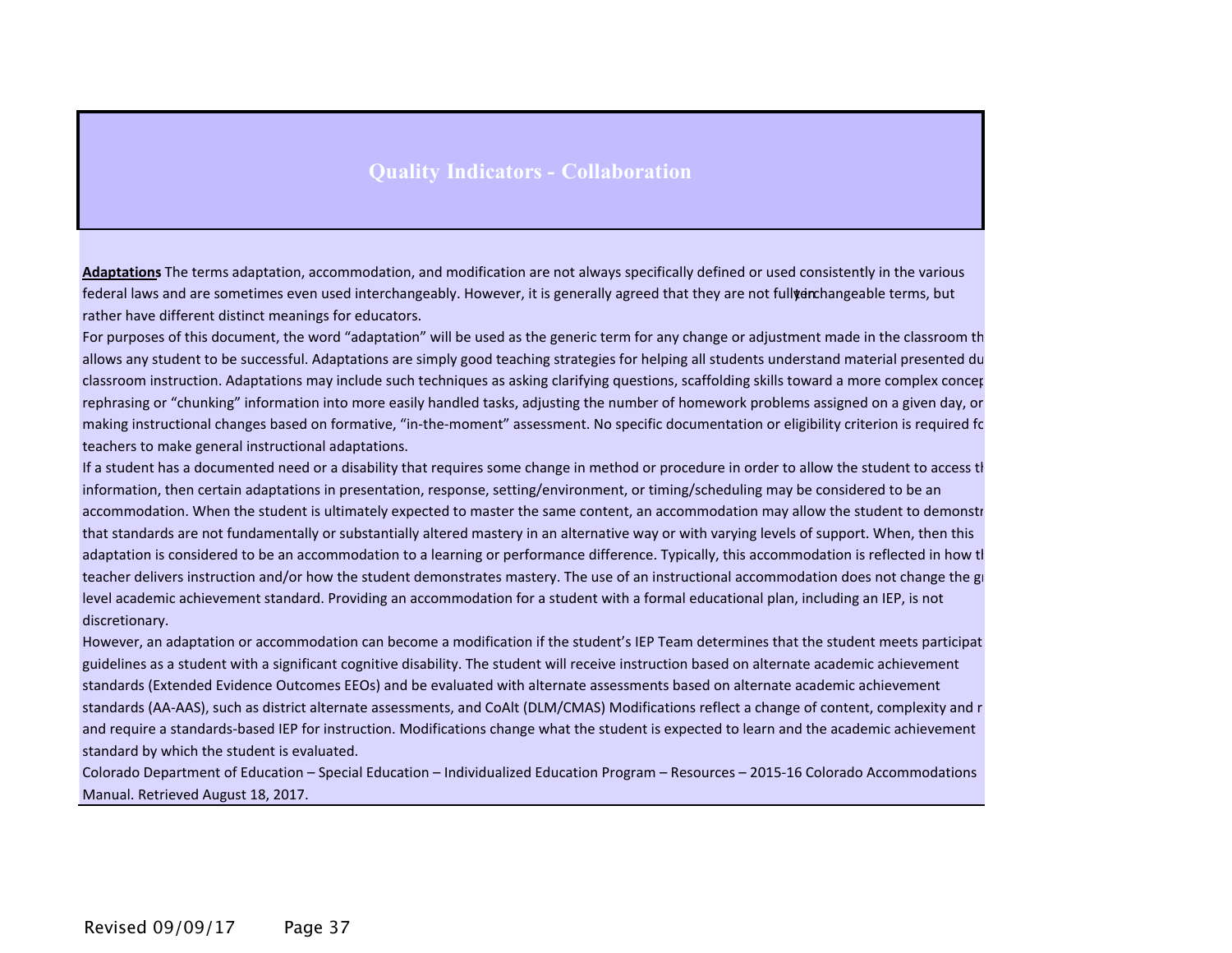**Assistive Technology:** Assistive technology is an umbrella term that includes assistive, adaptive, and rehabilitative devices for people with disabilities and also includes the process used in selecting, locating, and using them. Retrieved from: Colorado Department of Education State Wide Assistive Technology, Augmentative and Alternative Communication. Retrieved August 18, 2017 from http://www.swaaac.com

Inclusive culture Inclusive cultures are focused on values that empower open-mindedness, promote healthy conflict, value new perspectives, a avoid judgmental attitudes. The primary threats to an inclusive culture are groupthink, discrimination, stereotyping, and defensiveness. An inclusive culture may include a variety of tangible elements, such as acceptance and appreciation of diversity, regard for and fair treatment each employee, respect for each employee's contribution to the company, and equal opportunity for each employee to realize his or her full potential within the company. An organization may also adhere to a policy of multiculturalism, integrating diversity into the mission and vision statements and various other internal policies.

Retrieved from: https://www.boundless.com/management/textbooks/boundless-management-textbook/diversity-in-a-global-business-world-15/diversity-in-organizations-108/the-inclusive-workplace-502-10573/

Least Restrictive Environment (LRE): To the maximum extent possible the individual is receiving his/her education with children who do not have disabilities, that is, in the general education environment (Turnbull, Turnbull, Kyzar, & Zuna, 2016).

Person-centered language: The rule is to put the word person first, before the disability or condition, in order to emphasize that those being referred to are people first, not just diagnoses or disabilities. For example, "people with disabilities," instead of "disabled people." In the words of Emily Ladau:

Ultimately, the key is to ask, whenever possible, how a person chooses to identify, rather than making assumptions or imposing your own belie Each person's relationship to language and identity are deeply personal, and everyone's identity choices are worthy of respect. ... Being who you choose to be—who you are—is something no language rule should ever take away. Retrieved from: https://radicalcopyeditor.com/2017/07/03/person-centered-language/

Revised 09/09/17 Page 38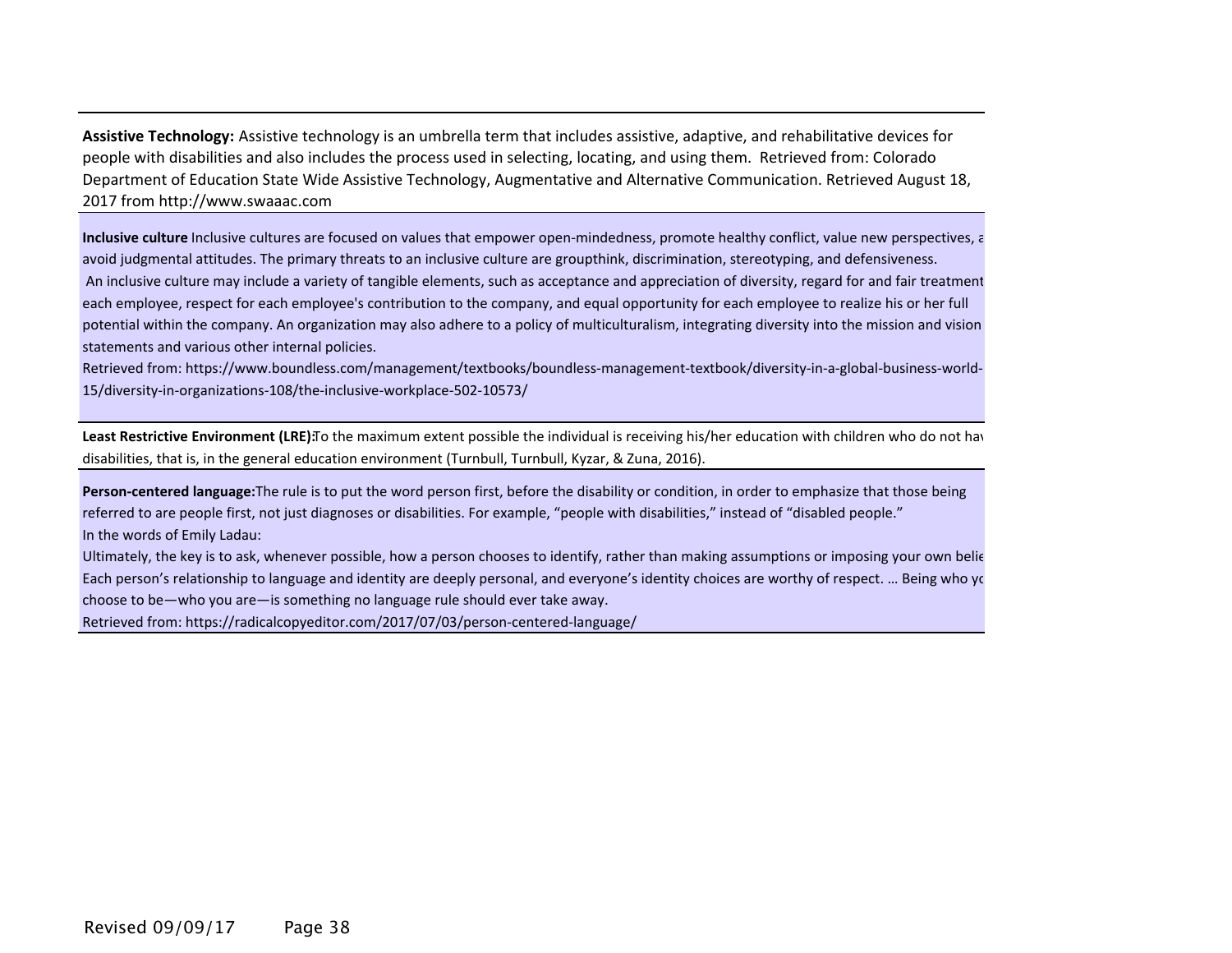Scaffolding: in an instructional context is analogous to the scaffolding used when constructing a building. A lot of scaffolding is used as constructional context is analogous to the scaffolding of the state of scaffolding begins, but as the building begins to take shape, the scaffolding is removed in stages until the building stands on its own. Also, the purpose of scaffolding in both construction and instruction is the same: to allow individuals to do a task that could not be done without using it at first. Through deliberate, careful, and temporary scaffolding, students can learn new basic skills as well as more complex skills (e.g., learning strategi complex math operations, strategies for writing longer products), maintain a high level of success as they do so, and systematically move toward independent use of the skill. Scaffolding addresses several areas of learning difficulty exhibited by many students (especially those with disabilities), including attention problems, working memory deficits, and poorly organized knowledge (Swanson, 1999; Swanson & Siegel, 2001). The amount of initial support needed and the rate at which the support is withdrawn will vary, depending on students' needs. When scaffoldin teachers typically provide high levels of initial guidance and then systematically reduce support as students respond with greater accuracy. As guidance is reduced, students are required to perform with increasing independence until they are able to perform the skill on their own. Archer, A. A., & Hughes(, C. A. (2011). Explicit Instruction: Effective and Efficient Teaching. NYC, NY: The Guilford Press.

**Universal Design for Learning:** The term UNIVERSAL DESIGN FOR LEARNING means a scientifically valid framework for guiding educational practice that:

(A) provides flexibility in the ways information is presented, in the ways students respond or demonstrate knowledge and skills, and in the ways students are engaged; and

(B) reduces barriers in instruction, provides appropriate accommodations, supports, and challenges, and maintains high achievement expectations for all students, including students with disabilities and students who are limited English proficient.

National Center on Universal Design for Learning. Retrieved August 18,2017 from: http://www.udlcenter.org/aboutudl/udldefined

Universal precautions: A way to control infections by treating all human blood, body fluids, as if they are infectious for HIV, HBV, and other bloodborne pathogens. This includes frequent handwashing, wearing gloves when there is a possibility of coming into contact with human blood fluids, secretions, excretions, and mucous membranes, regardless of the known health concerns (Lehr & Harayama, 2016).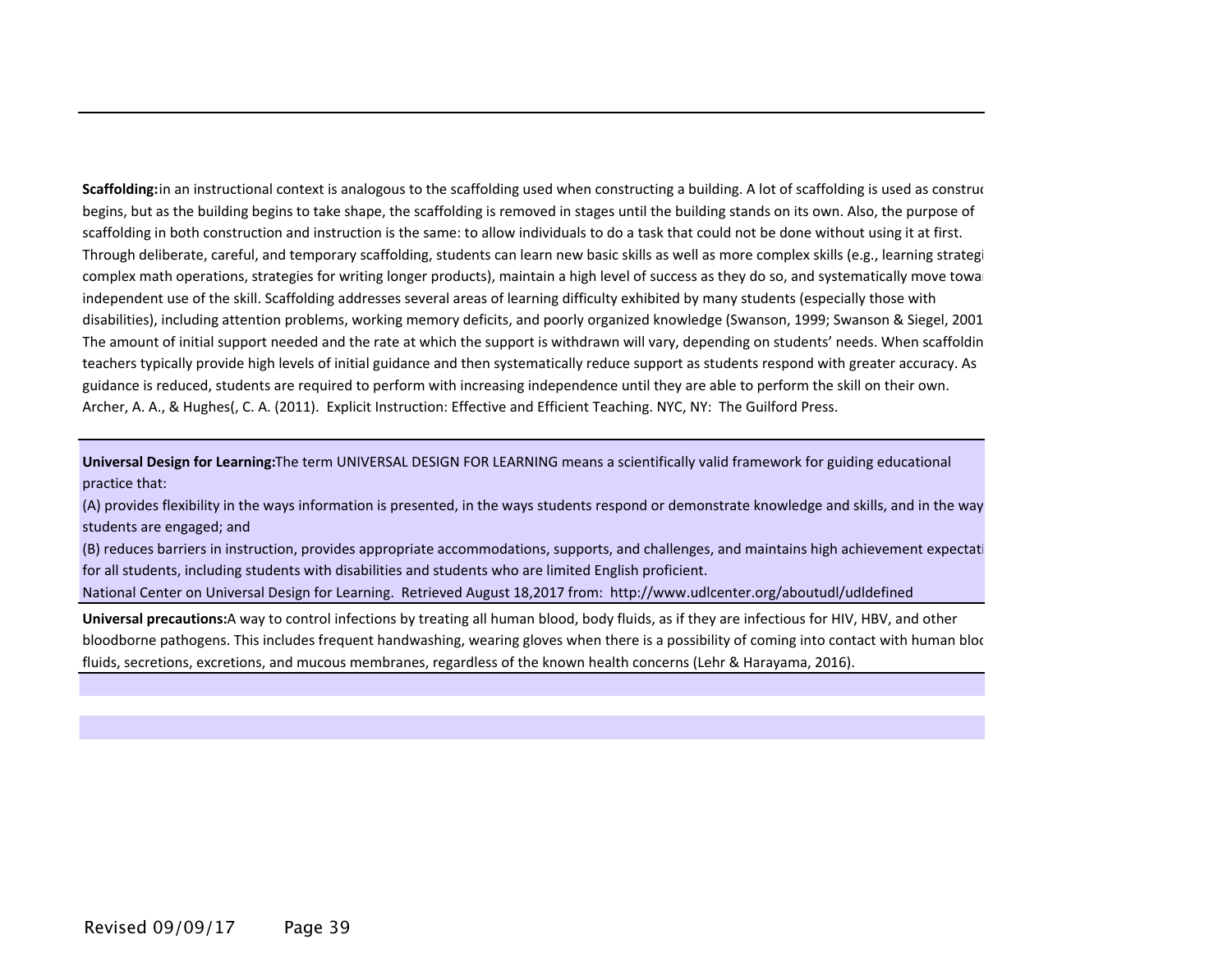# **Quality Indicators - Collaboration**

#### **Column**1

Archer A., and Hughes, C. A. (2011). *Explicit instruction: Effective and efficient teaching. New York, NYThe* Guilford Press.

Ashbaker, B. &.Morgan, J. (2010). *Assisting with early literacy instruction: A manual for paraeducators.* Saddle River, NJ: Pearson Education.

Boundless. "The Inclusive Workplace." Boundless Management Boundless (2017). Retrieved from https://www.boundless.com/management/textbooks/boundless-management-textbook/diversity-in-a-globalbusiness-world-15/diversity-in-organizations-108/the-inclusive-workplace-502-10573/

Brady, N.C., Bruce, S., Godman, A., Erickson, K., Mineo, B., Ogletree, B., Paul, D., Romski, M., Sevcik, R., Siegel, E., Schoonover, J., Snell, M., Sylvester, L., & Wilkinson, K. (2016). Communication services and supports for individuals with severe disabilities: guidance for assessment and intervention. *American Journal on Intellectual and Developmental Disabilities. 121*, 121-138.

Brown, F. E. McDonnell, J. J. & Snell, M. E. (2016). Instruction of students with severe disabilities, 8th Ed. New York, NY: Pearson

Brown, F. E., & Snell, M.E. (2011). Instruction of students with severe disabilities, 7th Ed. New York, NY: Pearson.

Chopra, R. V. (2009). *Parent paraeducator collaboration in inclusive classrooms: Reality and issues in the contex of students with disabilities. Saarbrücken*, Germany: VDM Verlag.

Colorado department of education state wide assistive technology, augmentative and alternative communication. Retrieved August 18, 2017 from http://www.swaaac.com

Colorado Department of Education Special Education – Individualized Education Program – resources – 2015- 2016 Colorado Instructional Accommodations Manual: A Guide to the Selection and Implementation of Accommodations for Students with Disability. Retrieved from: https://www.cde.state.co.us/cdesped/accommodations.

DiPaola, M.F. , Tschannen-Moran, M. & Walther-Thomas, C. (2004). Principals and special education: The critical role of school leaders. *Focus on Exceptional Children, 37(1),* 1-10.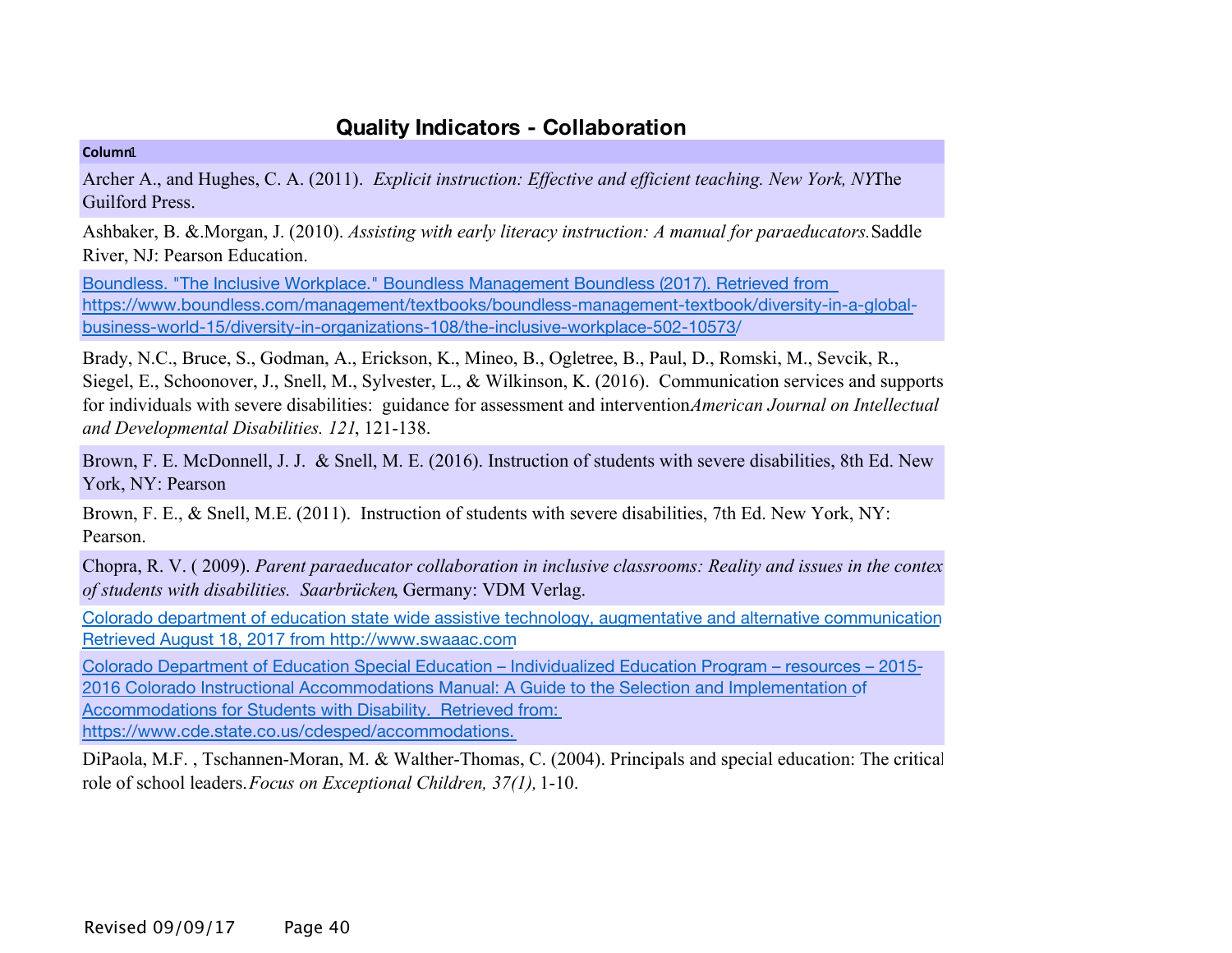Douglas, S.N, Chapin, S.E. & Nolan, J.F. (2016). Special education teachers' experiences supporting and supervising paraeducators: implications for special and general education settings*leacher Education and Special Education, 39* , 60–74.

Doyle, M. B. (2008). *The paraprofessional's guide to the inclusive classroom: Working as a team* (3<sup>rd</sup> Ed.). Baltimore, MD: Paul Brookes.

Column1

Fisher, M. & Pleasants, S. (2012). Roles, responsibilities, and concerns of paraeducators: Findings from a statewide survey. *Remedial and Special Education, 33,* 287-297. doi: 10.1177/0741932510397762

Friend, M. & Cook, L. (2010). *Interactions: Collaboration skills for school professionals.* Boston, MA: Pearson.

Kapitan, A. (2017). On "Person-first language": It's time to actually put the person first. Retrieved from https://radicalcopyeditor.com/2017/07/03/person-centered-language/

Lehr, D. & Harayama, N. (2016). Understanding and meeting the health care needs of students with severe disabilities. In Brown, McDonnell, & Snell, *Instruction of Students with Severe Disabilities*, 8th Ed. New York, NY: Pearson.

National Center on Universal Design for Learning. Retrieved August 18,2017 from: http://www.udlcenter.org/aboutudl/udldefined Pacer Center: http://www.pacer.org/transition/learning-center/laws/idea.asp PBIS: Positive Behavioral Interventions & Supports – OSEP (2017). Retrieved from: https://www.pbis.org/

Turnbull, A. P., Turnbull, H. R., Kyzar, K. & Zuna, N. (2016) Fostering family-professional partnerships. In Brown, McDonnell, & Snell, (2016). *Instruction of Students with Severe Disabilities* , 8th Ed. New York, NY: Pearson.

Uitto, D. J., & Chopra, R. V. (2015) Training programs for teacher assistants. In D.K. Chambers (Ed.), *Working* with teaching assistants and other support staff for inclusive education, (pp. 241-262). Bingley, United Kingdom: Emerald Group Publishing Limited